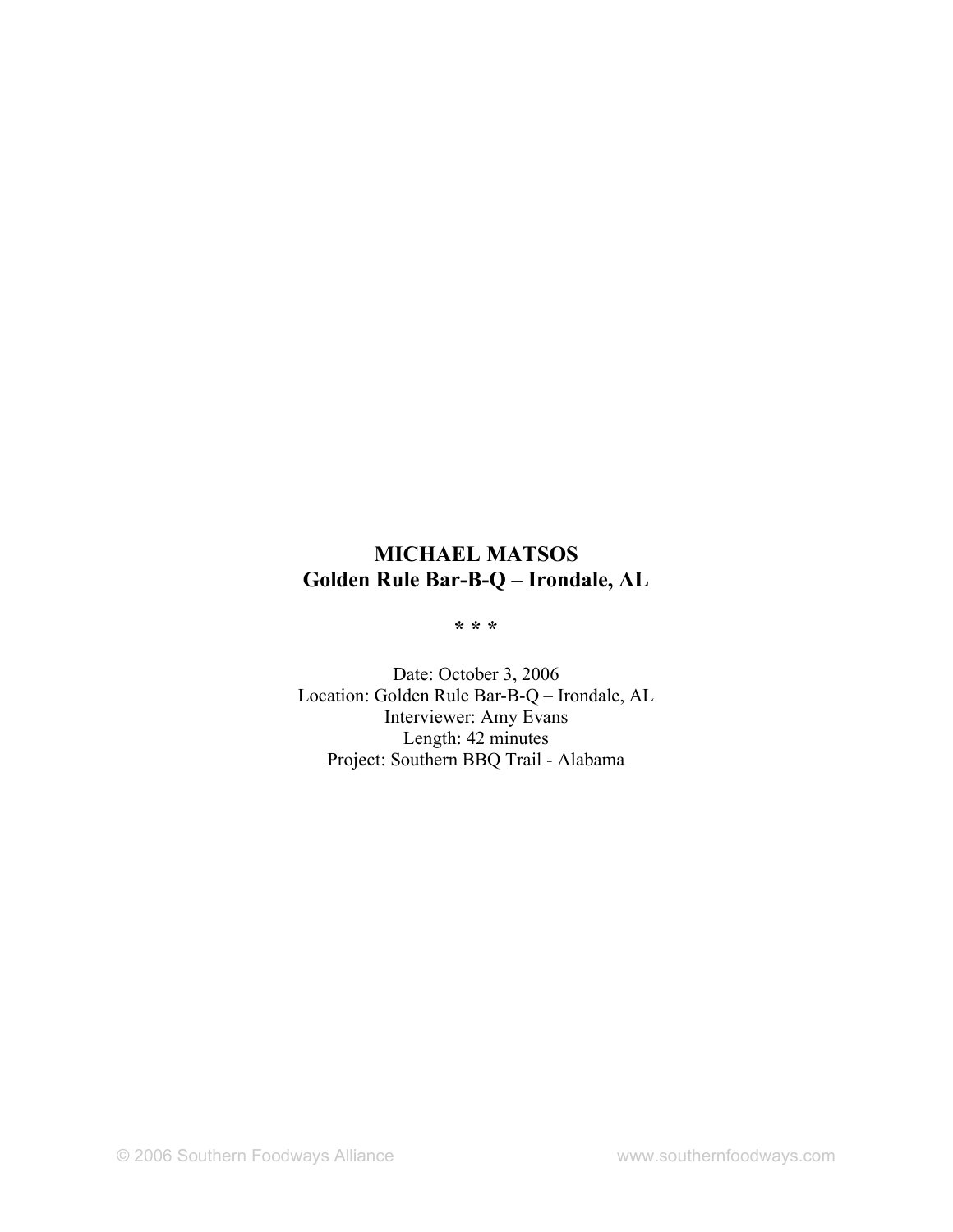### **[Begin Michael Matsos]**

AE: This is Amy Evans for the Southern Foodways Alliance on Tuesday, October 3<sup>rd</sup> 2006; and I'm in Irondale in Birmingham, Alabama, at the Golden Rule Headquarters with Mr. Michael Matsos. And Mr. Matsos, would you say your name and also your birth date for the record, please, sir?

### 00:00:20

00:00:33

**MM:** It's Michael C. Matsos. My birthday—I don't usually give it out but I'll tell—it's November 8<sup>th</sup> 1918.

**AE:** And you were telling me earlier—you handed me this wonderful history of your life, *From Brooklyn to Birmingham*. Could you talk a little bit about your Greek heritage and how you ended up in Birmingham?

#### 00:00:44

**MM:** My mother and father both came from Greece, and I was born in New Bedford, Massachusetts. We migrated to New York as a small boy. I went through elementary school and high school in Brooklyn, New York, and—and then my mother stayed behind me to go to the university. So after I went to the New York Public Library, I wanted to go into the commerce school. I realized that the University of Alabama Commerce School, at that time, with Dean Bidgood, was the best buy for the money. **[***Laughs***]** This was right after the Depression in those days. So I migrated to Tuscaloosa, Alabama, and—at midnight and—and woke up a cab driver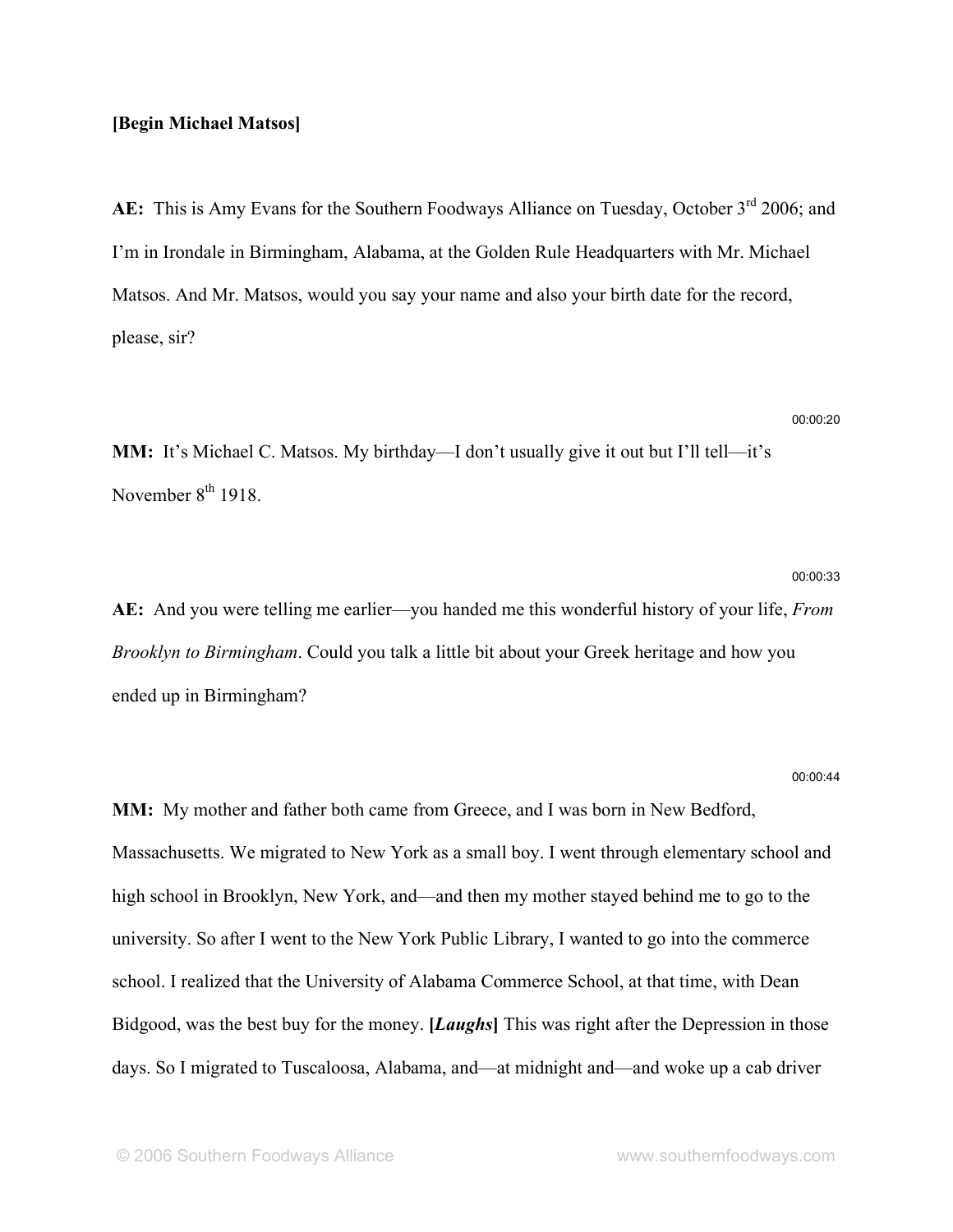and said, "Where's a place to sleep around here?" **[***Laughs***]** And that's how I started at the university. So I was—I'm real proud of being with the university all these years. And after I finished school in three-and-a-half years, I was lucky enough to make good enough grades where I was a—a grader and a teacher's assistant. And then World War II broke out, so I got a degree in one hand and a report to Fort Benning in the other. So after World War II, I came back and settled in Birmingham and that's—that's—then from then on, I went into business on my own. Other than that, I've given Amy [the interviewer] a little synopsis of most of my work and my history here. If there's anything as far as the Golden Rule Bar-B-Q, at that time it was—the fellow's name was Jabo Stone owned it, he and his wife [Ellene]. Her name [maiden] was Williams, and she and her sister used to operate it. It used to be across the street of where we're located now in Irondale. And Highway 20 came in and took that property—the Interstate. He had no children, no one to leave it with, so he kept after me about taking over the business. He used to come downtown; I used to operate the Michael's Restaurant, the steakhouse which was known for most of the sporting people in—back with Coach Bryant [of the University of Alabama] and—and those years. And also being involved, I had a group of investors and we built the Hyatt [Regency Hotel] downtown, which is now part of the Sheraton and the Civic Center.

Anyway, to make a long story short, I told him, "All right, I'll take it over. But I'm not going to pay you anything for it." So he—he locked me up with a twenty-year royalty agreement, so in the long run, Jabo Stone made lots more money than I anticipated paying him on the royalty. But the—the twenty years have since passed. So since that time, we've expanded the Golden Rule concept with about—we have now twenty-two franchises. In fact, there's one under construction at Corinth, Mississippi, right now. And we've given the fellow, Andy—he's from Decatur in Alabama; he owns Domino's Pizza, but he knows the restaurant business, and we've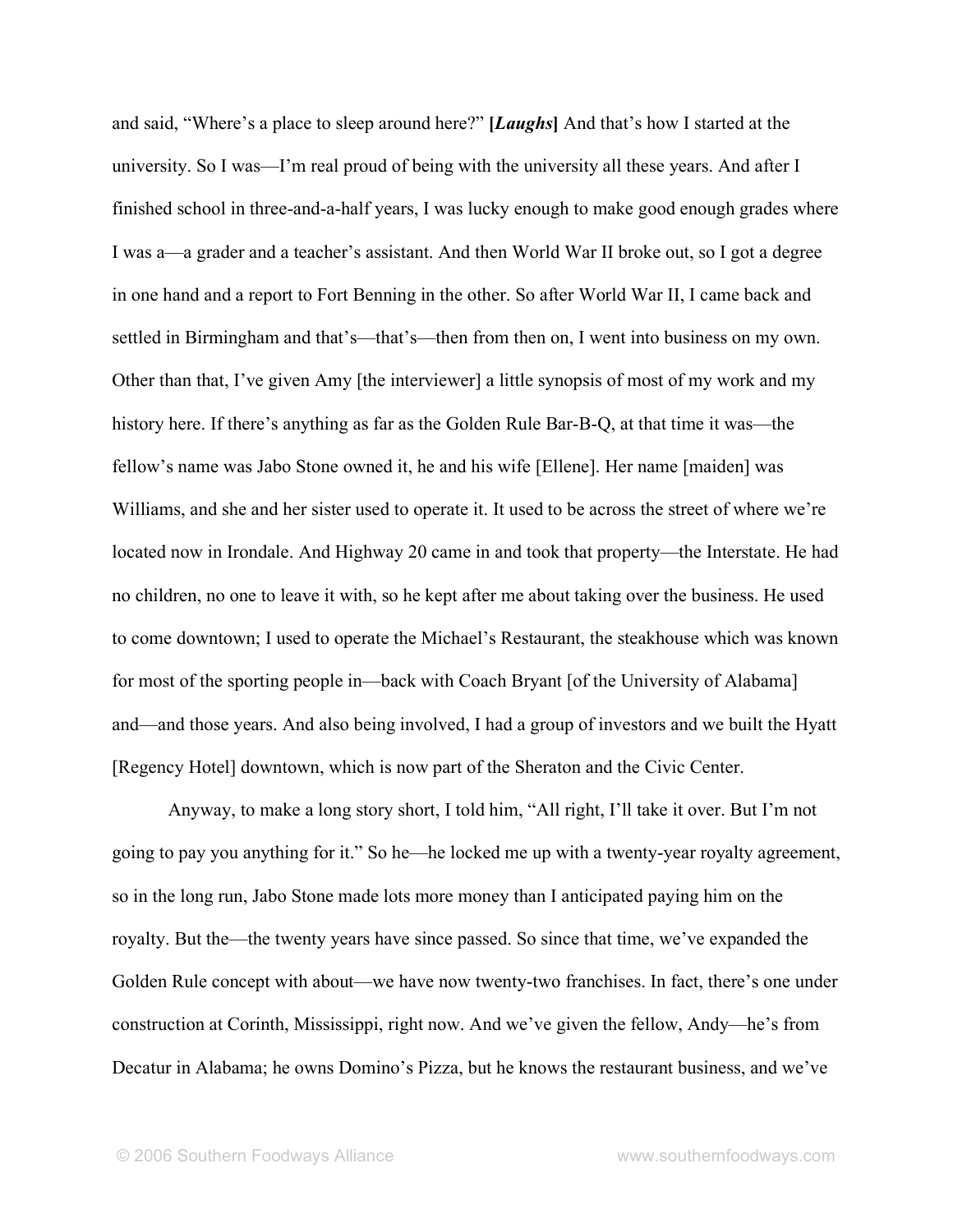given him an area and development and agency agreement for the State of Mississippi. And he's—he's going to be a good operator. We also have an area development agency agreement with Teddy Moats is his name; he was the original developer of the steakhouses that he sold out to Cracker Barrel, so he knows it. And so they built one that's in operation now up in Clarksville, Tennessee, which is on a border, I think. I think where the—there's a big army base up in that area. As far as the Golden Rule is concerned, the granddaddy—after I bought it from Jabo Stone, when the Interstate came on, I was lucky enough to acquire the land right smack across the street where the exit is, which is Exit 133 into Irondale. So that's the granddaddy of them all because, at that time, it used to be a dirt road and it takes—oh, in order to get it copyrighted I went to the copyright attorneys, and I found out that I was on US 78 before they even come up with the Interstates, so it was very easy to get the Golden Rule copyrighted on a national basis. So that's how we're protecting the name and anybody else—which they do try to copy us now. However, we've branched out where what we call proprietary items. We have a manufacturer that does all our sauces, and then we made some deals with national outfits like Sysco Company, which is on the New York Stock Exchange, for the products and—and do the deliveries. Because when you go beyond a 300-miles radius, you've got to have somebody that's able to fulfill your product development and so forth.

And so my son, Charles, he came into the business, so he's more or less running it; however, I still come to the office every day to make sure that things are done right. **[***Laughs***]** How—however, the—the restaurant business as a whole is—is very difficult because you may have a great product, but if you don't have good service to go with it, you have nothing. And that's always been—because I've always believed you can't compromise quality for a price. Quality comes first. And that's been our motto, and I think we've been very good at it.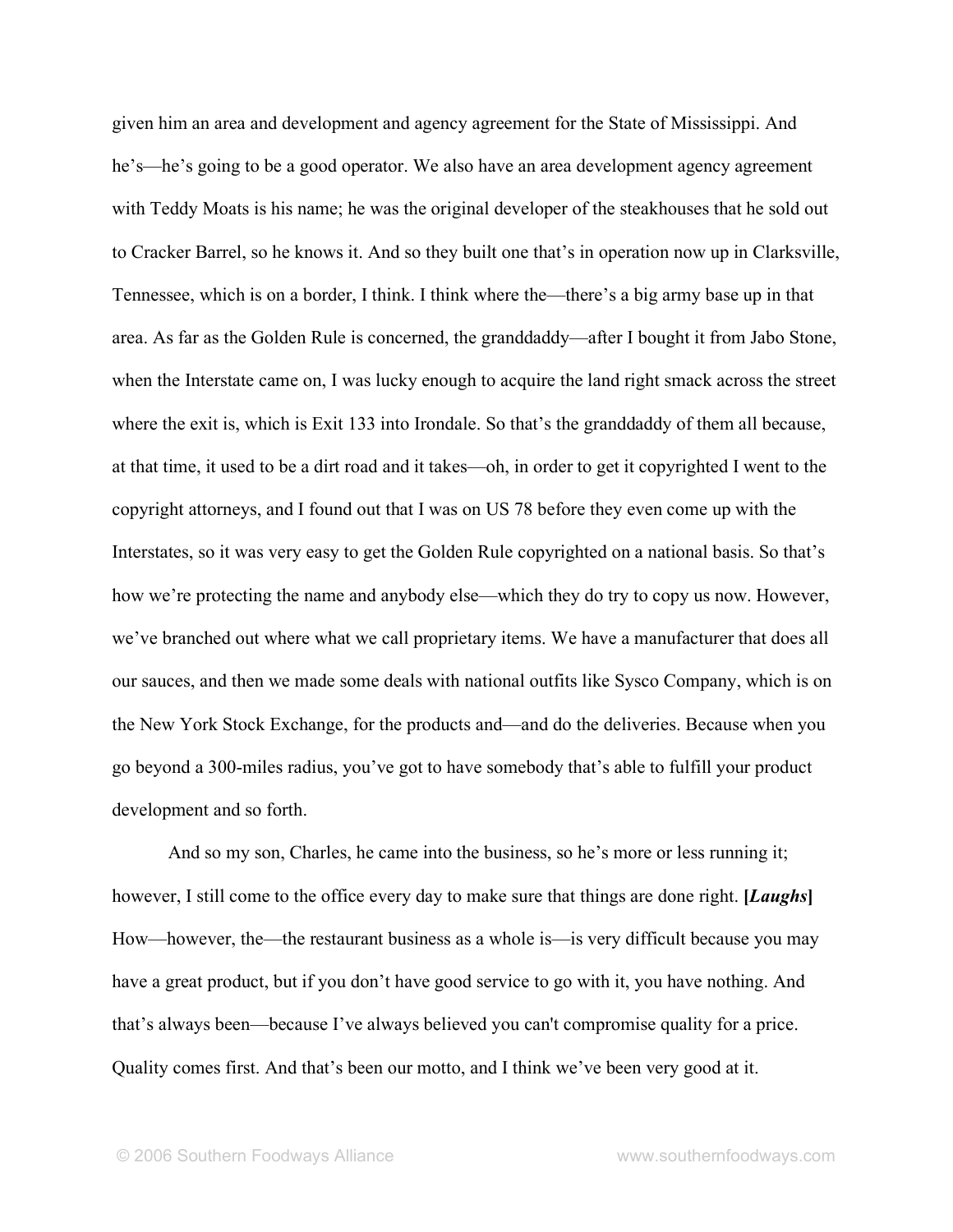**AE:** Well could I back up a little bit and—and ask you about when you returned to Birmingham, did you immediately get into the restaurant business?

00:07:28

**MM:** Yes. When I got—I was in the Air Corps in World War II and when—when I got dismissed I was in El Paso, Texas and I—I came to Birmingham but at the same time no sooner than I landed in Birmingham I had a letter from the Department of Commerce to report to Atlanta, so I had to go back to Atlanta because we had some problems with—as an Airwave Traffic Controller with my flying experience and being in the Air Corps, so I wound up being the—working for the government again. I was at an Airwave Traffic Controller at the Atlanta Airport, and then I used a local friend of ours' physician that I was needed in Birmingham **[***Laughs***]** to run the business so through that I was able to get discharged and finally get away from working for Uncle Sam. **[***Laughs***]** So that's how I wound up in Birmingham, and my first restaurant was the La Paree Restaurant, which is still—was a landmark right next to the Tutwiler Hotel. I—I backed into that. And then from there, I brought in a fellow named Bill Demoes, who was well known as a partner, as a chef, and we had—we were the number one restaurant in downtown. Then Bill, with the guerilla warfare in Greece at that time, he—we—I signed up, so we put them all to work and he brought in about six people of his family from Greece that were involved with all that guerilla warfare right after World War II. So I told Bill, I said, "Bill," I said, "You've got too much family, and I'm by myself," so I said, "You—we'll split up; you take the restaurant—the La Paree—which he did, but at the same time I was involved with the Holiday Inns and Kemmons Wilson out of Memphis, when he first started the Holiday Inn chains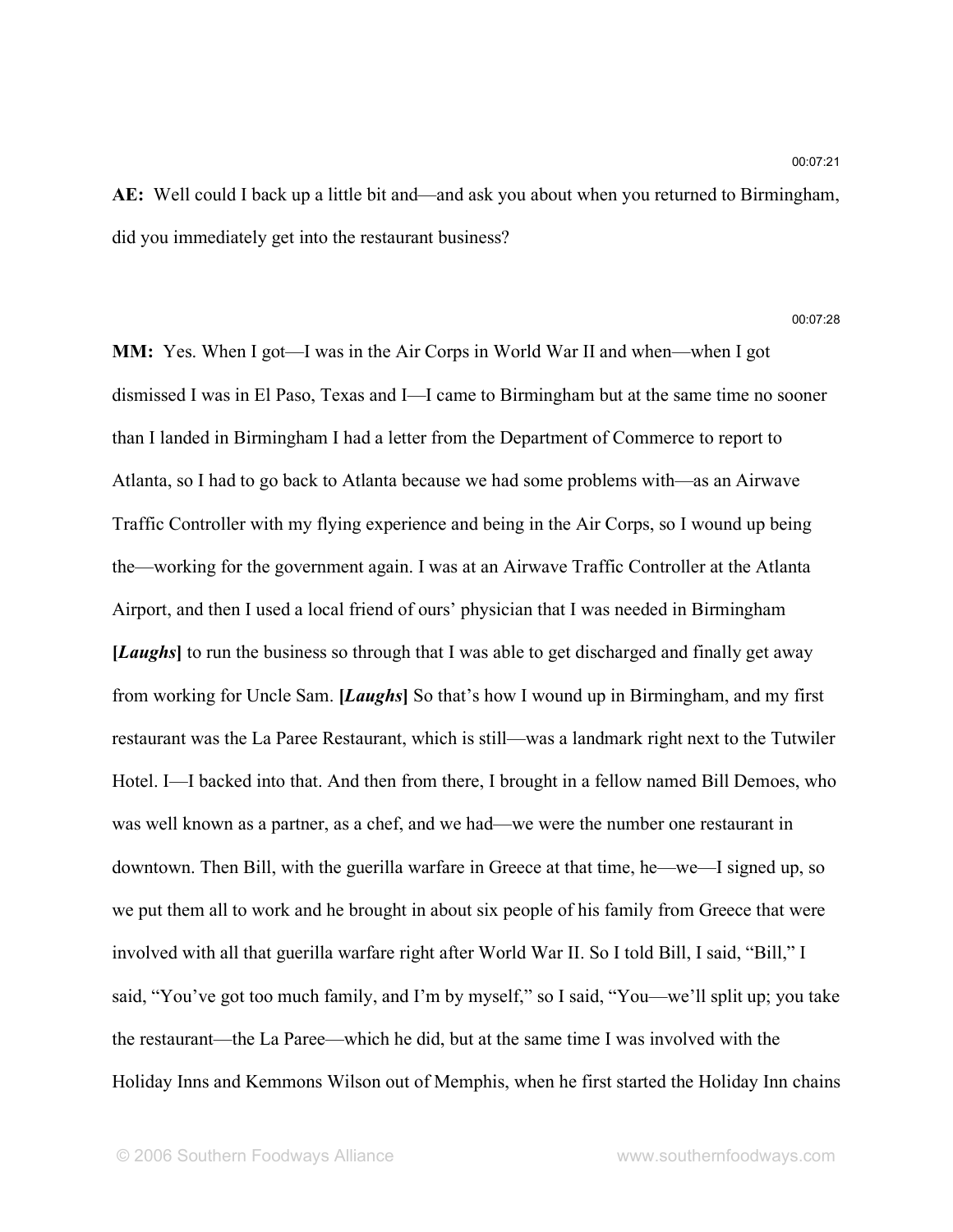so I was—I was involved with the fifth Holiday Inn on the Bessemer Super Highway, so I went out there and started the Michael's Restaurant out there. So the Michael's [restaurant] got bigger and then opened the other one downtown after that. But that's how it all started. And Jabo Stone used to come visit us, and he kept after me about taking over his business because he was getting old and his—he had no children and his wife and everything. So that's—I sort of backed into it. **[***Laughs***]**

**AE:** Now the—the La Paree Restaurant, what was your role there?

**MM:** The La Paree Restaurant I was owner/operator. My role, I actually opened up and closed it and helped the chef out and learned all his recipes and wrote them all down.

**AE:** Because I—as I mentioned before we started recording, I did an oral history project about three years ago, documenting Greek-owned restaurants in Birmingham, and La Paree came up quite a few times, as I remember. Is that where you had the burnt butter spaghetti, do I remember that?

00:10:46 **MM:** Right, yes. I started—I started the La Paree Restaurant. It used to be right adjoining the Tutwiler Hotel, and I still remember the doorman back—Albert, and I told—I had a deal with Albert. I says, "Albert, you don't have to worry about any meals. You come in here and eat what you want." Because at that—on 5<sup>th</sup> Avenue they used to park their car, and the La Paree was on

#### 00:10:33

### 00:10:18

00:10:21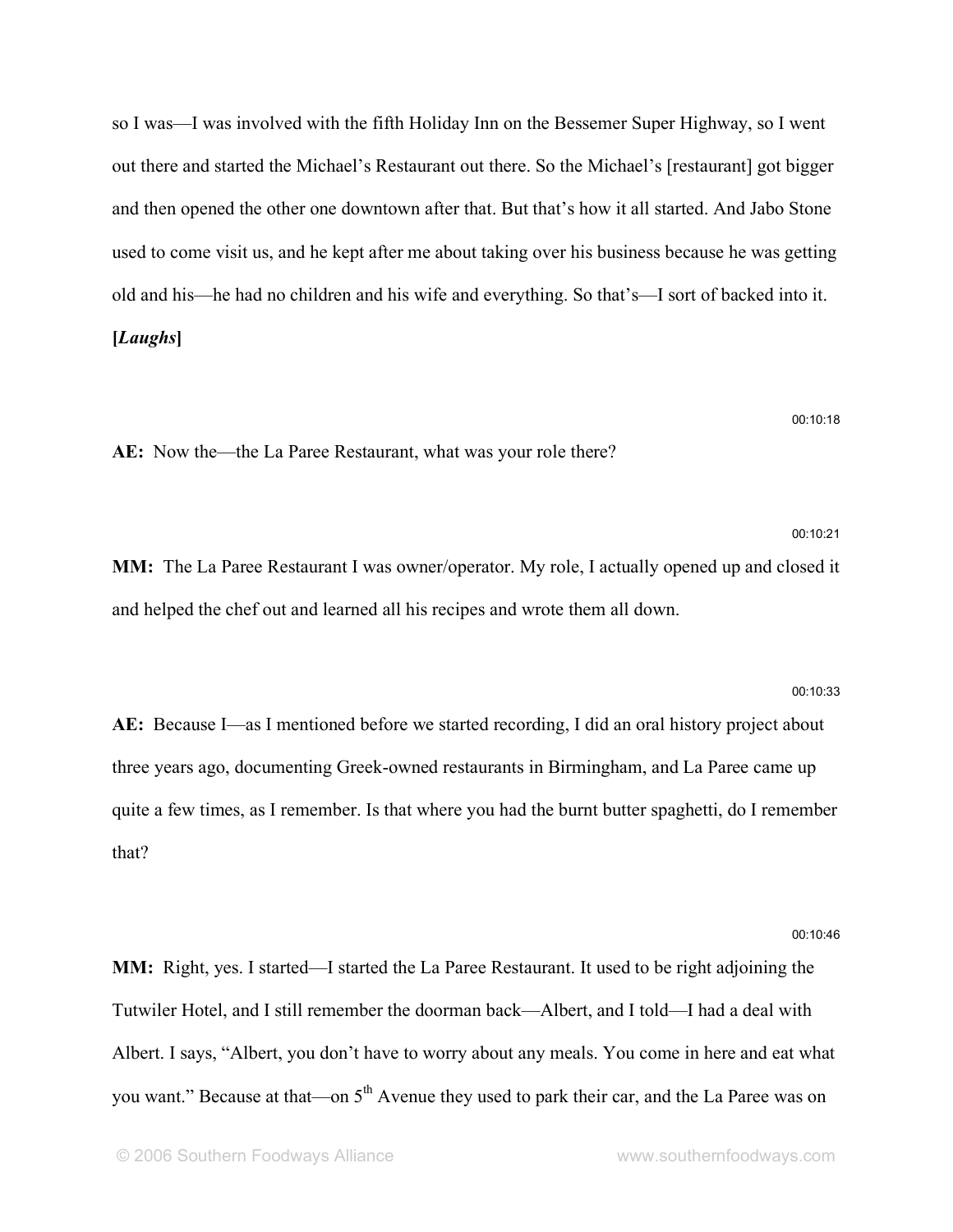5<sup>th</sup> Avenue right adjoining it. And he was my doorman together with the Tutwiler Hotel. So we did a big evening business just from the hotel guests. And we were famous for—I started the shish kabob back then and the pilaf rice and some Greek dishes and—and spaghetti with burnt butter and stuff like that, yeah. That's where it all started.

00:11:35

**AE:** And as I remember also you had a—a lot of—of people with Greek heritage that came who came through the restaurant as employees and whatnot. Can you—can you talk about what that culture is like in Birmingham and how so many Greek people are in the restaurant business here?

### 00:11:53

**MM:** I don't know how it all started but when—when I came here, I noticed there were a small group of Greeks and most of them all in the restaurant business but they—the whole thing is that the—they were dedicated and they were willing to work. And that was the thing. And they stayed on top of it. And naturally, I had an edge on them because I was a university graduate and I understood the business sense. But still, it was very difficult to achieve some of the work the way they did. And they understood cooking because it was sort of handed down from their their grandmothers and mothers and so forth, so—and they kept the recipes. Up to this day, some of the recipes are really hard to beat.

### 00:12:44

**AE:** Now did you have an interest in cooking when you opened La Paree?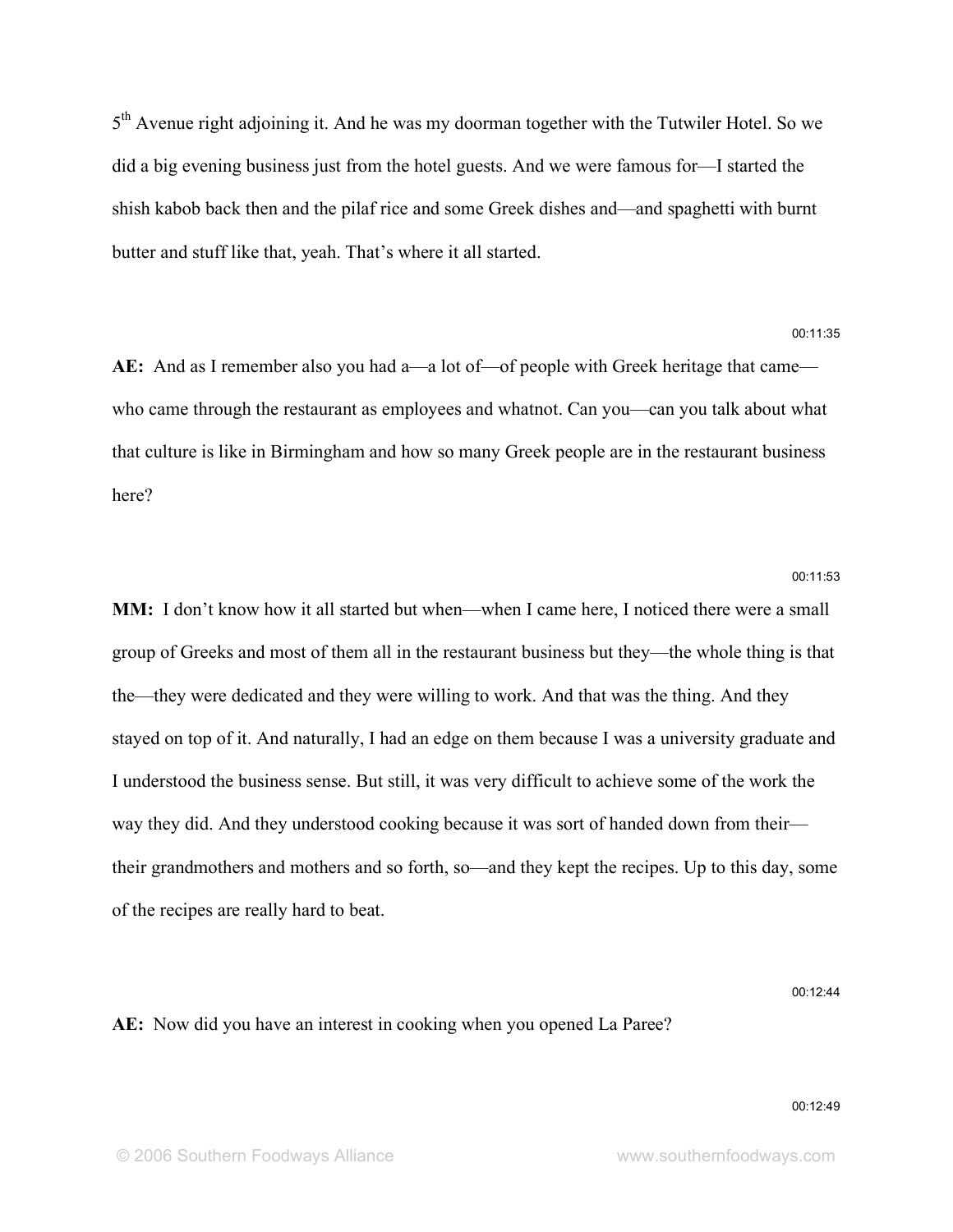**MM:** When I was at the La Paree, I used to walk behind [Bill] Demoes, who was an excellent cook and he was—he was so—he wanted—if he wanted something lean, he made sure there was no fat on the meat, and he was a perfectionist when it came to cooking and—and I used to write the recipes down and go behind him. And I used to tell Bill all the time, I said, "Bill," I said, "some days you'll get sick," I said. "You know, I've got to come back here." Which there were times when he didn't show back, and I had to go back there and help bring up lunch or something. But that's the way it all started.

**AE:** And then in what—what years did you have La Paree?

#### 00:13:27

**MM:** The La Paree was in the early [nineteen] '50s, right after World War II; that's when I started the La Paree. And around 19—or 1948, I think it was—something like that. I forget. That's been a long time ago. **[***Laughs***]** And then the Michael's was on the Bessemer Super Highway—was in the '50s and then we branched out with—we built the Holiday Inn up in Huntsville, Alabama, on Memorial Parkway, and I had a Michael's there. And then we put a Michael's at the Ramada Inn out there in Madison, Alabama, and so forth. But I used all the same recipes and the same shish kabob and steaks and—and Greek chicken and pilaf rice and stuff of that nature.

### 00:14:17

**AE:** And the—the Michael's Restaurants that you're speaking of, those were the Michael's Sirloin Room? Was that the full name of it?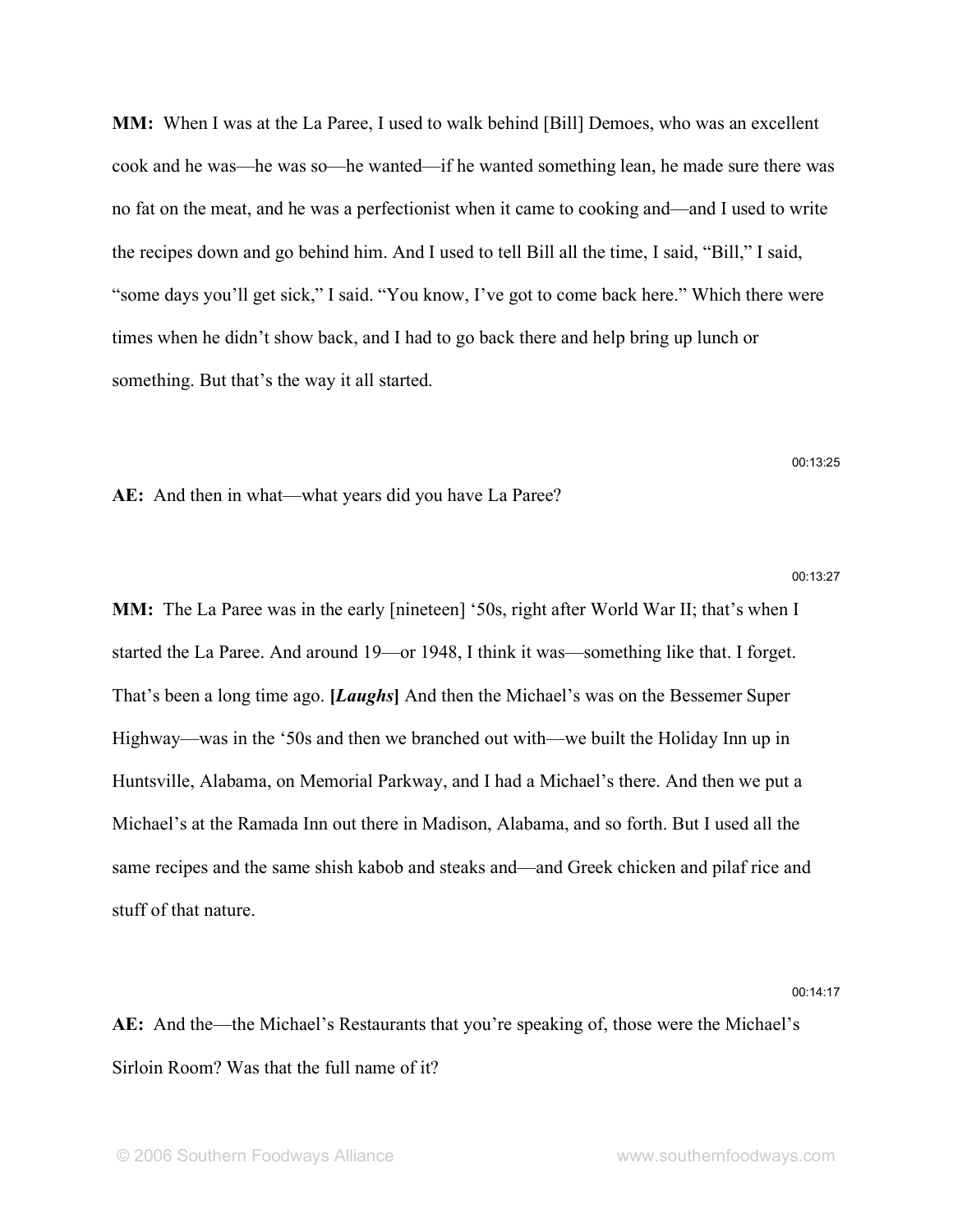**MM:** Yes, right, the Michael's Sirloin Room downtown. It used to be across the street from the Parliament House, and we have a lot of celebrities that used to come through: Bob Hope and Coach Bryant and—and I have pictures. In fact, I copyrighted that name, and there's a local fellow named Rusty Creel to this day, who opened up two Michael's after I got out, but it's on a royalty basis, and I've given him all the recipes and everything. He opened one up at the Galleria [shopping center in Birmingham]. It's open right now. It's fairly new, the Michael's out there.

**AE:** And so the Michael's, those were—would you say those are more white tablecloth restaurants? Fine dining?

### 00:15:05

00:15:01

**MM:** It's—it's a dinner house restaurant, yeah. And I introduced way back then to Michael's the steer butt steak, which is—which is pretty well-known with the—especially the sports crowd used to come in for football games and everything else and Legion Field back in its heyday with—we had *Birmingham News,* Zipp Newman [Henry "Zipp" Newman] was the big sportswriter then—Van Hoose [Alf Van Hoose] and all those. And they—they made sure that all the different cultures and everything used to hang out at Michael's back in those days.

### 00:15:41

**AE:** And so you said that Jabo Stone used to come to your restaurant, but had you been to the Golden Rule, being in—in—?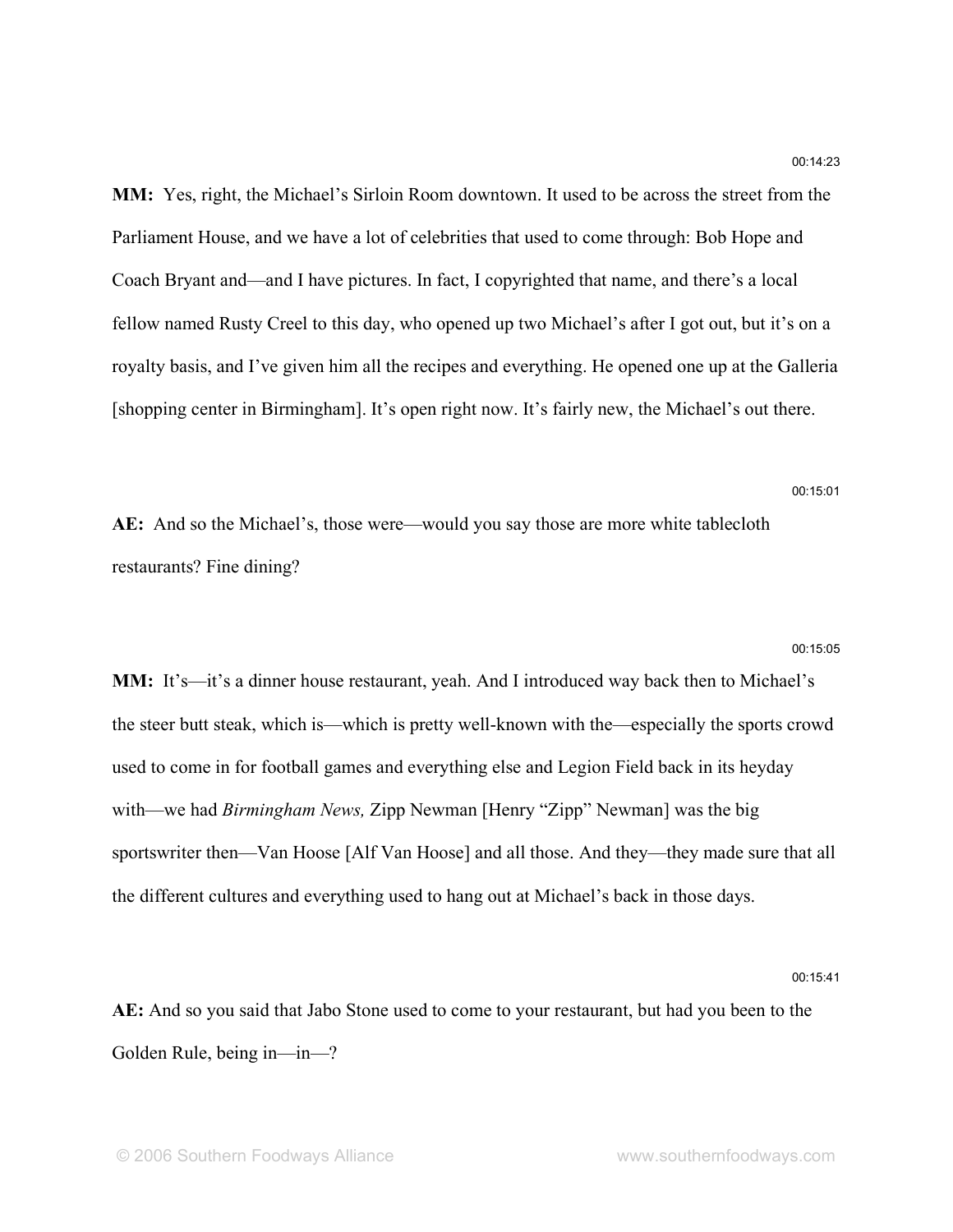**MM:** Oh, yeah. I used to go to the Golden Rule, like a bunch of guys get together just to get some good barbecue and—and I loved their barbecue sandwich the way he did it and everything and the sauce, so—and he knew I used to come out there and then he—he kept after me about taking over the business, and I told him I was a—a steak operator. I didn't know anything about barbecue back then. But I learned quickly, watching him. **[***Laughs***]**

### 00:16:17

**AE:** And so Jabo Stone, from what you said earlier, he married a woman whose maiden name was Williams, and they originally opened the Golden Rule?

**MM:** Yeah, they're—they're the original owners of the Golden Rule from way back. It used to be in that family, the Williams family, and he married one of the sisters. And they both passed away now, but they had no children, so that's why he—he sold it to me on a royalty basis more or less—with no money down. **[***Laughs***]**

### 00:16:50

AE: But so the original Golden Rule, it opened in the late 19<sup>th</sup> Century correct?

#### 00:16:56

**MM:** The original Golden Rule opened when it was a dirt—I have some old pictures here—in 1891, when it used to be a dirt road and then eventually became US 78 highway going to Atlanta. That's—so I—I think, according to some of the photographs I have, I think it moved about four or five times. I'm not quite sure. But where we're located now is we moved over there about

## 00:16:26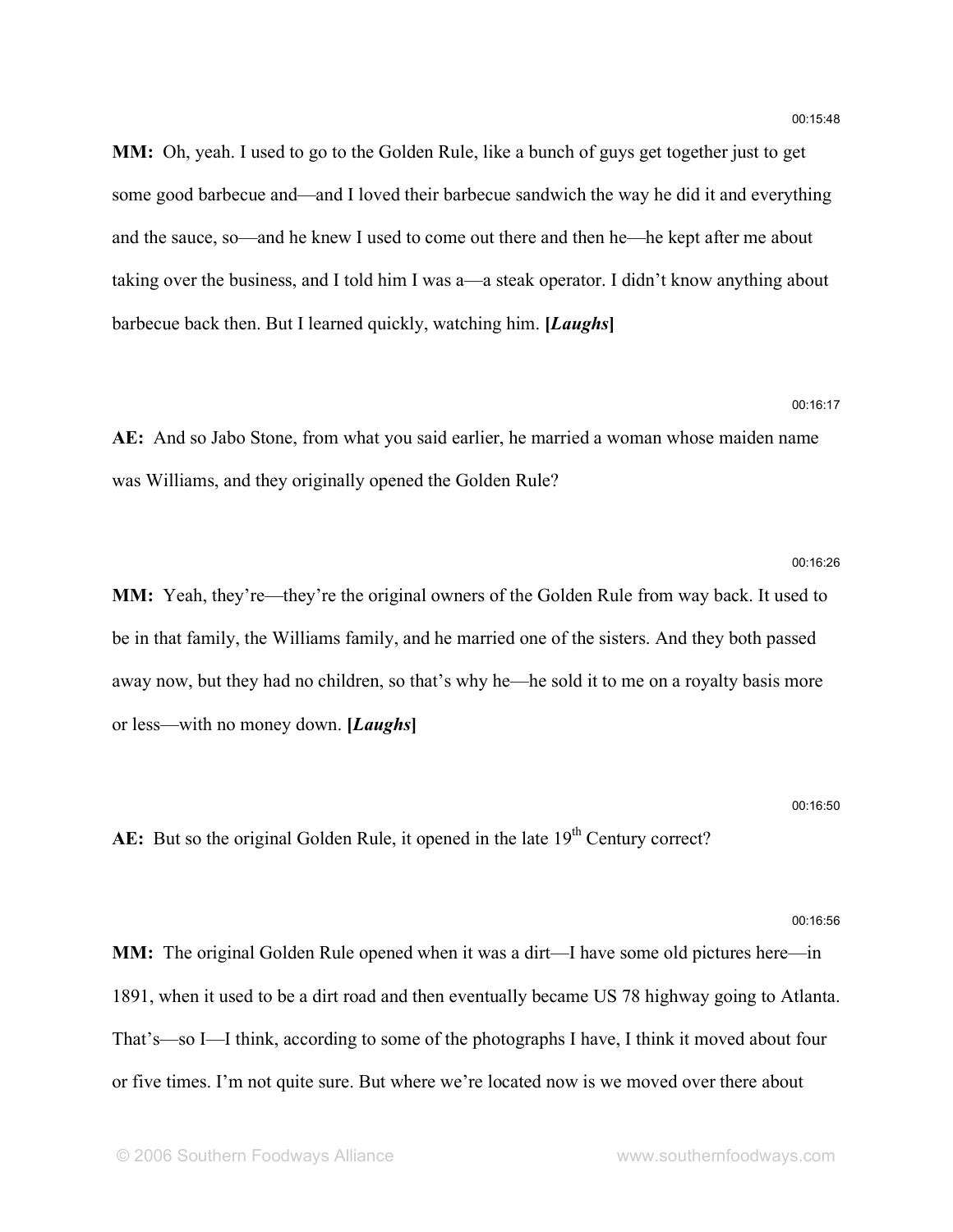thirty years ago. He used to live right next to it. See, he used to own that property that Highway—I-20 came through so that—he knew that was coming. That's why I was interested in—I was lucky enough to get the piece of property right across the street from the exit.

**AE:** Do you know much about the Williams family or Jabo Stone and their—were they—how far back they go in this area and how they got into the restaurant business?

### 00:17:57

00:17:47

**MM:** Well he owned—he was an electrician and his name was Stone Electric Company. And finally, I think, one of his nephews has taken over the company. And she came from Gadsden, Alabama—the Williams [his wife's family]. So that's all I know about them but—she and her sister. Other than that, I really don't know too much about them because they were a very quiettype family, you know, and they didn't have many children to speak of. I do remember when he passed away, having to pay those royalties that I had contracted with. If I remember correctly, we did a lot of bookkeeping because I had to send out about six different checks to different nephews and nieces that he left the money to. **[***Laughs***]** That's—that's all I remember.

### 00:18:55

**AE:** Can you describe what the restaurant was like when you were eating there as a customer?

00:19:00

**MM:** Yes. Originally since I was raised in the streets of Brooklyn, when I first visited there the first thing that—it was just a—a regular barbecue place and he used to sell breakfast also. But what got me, they had a separate dining room in the back for the—for the blacks with their own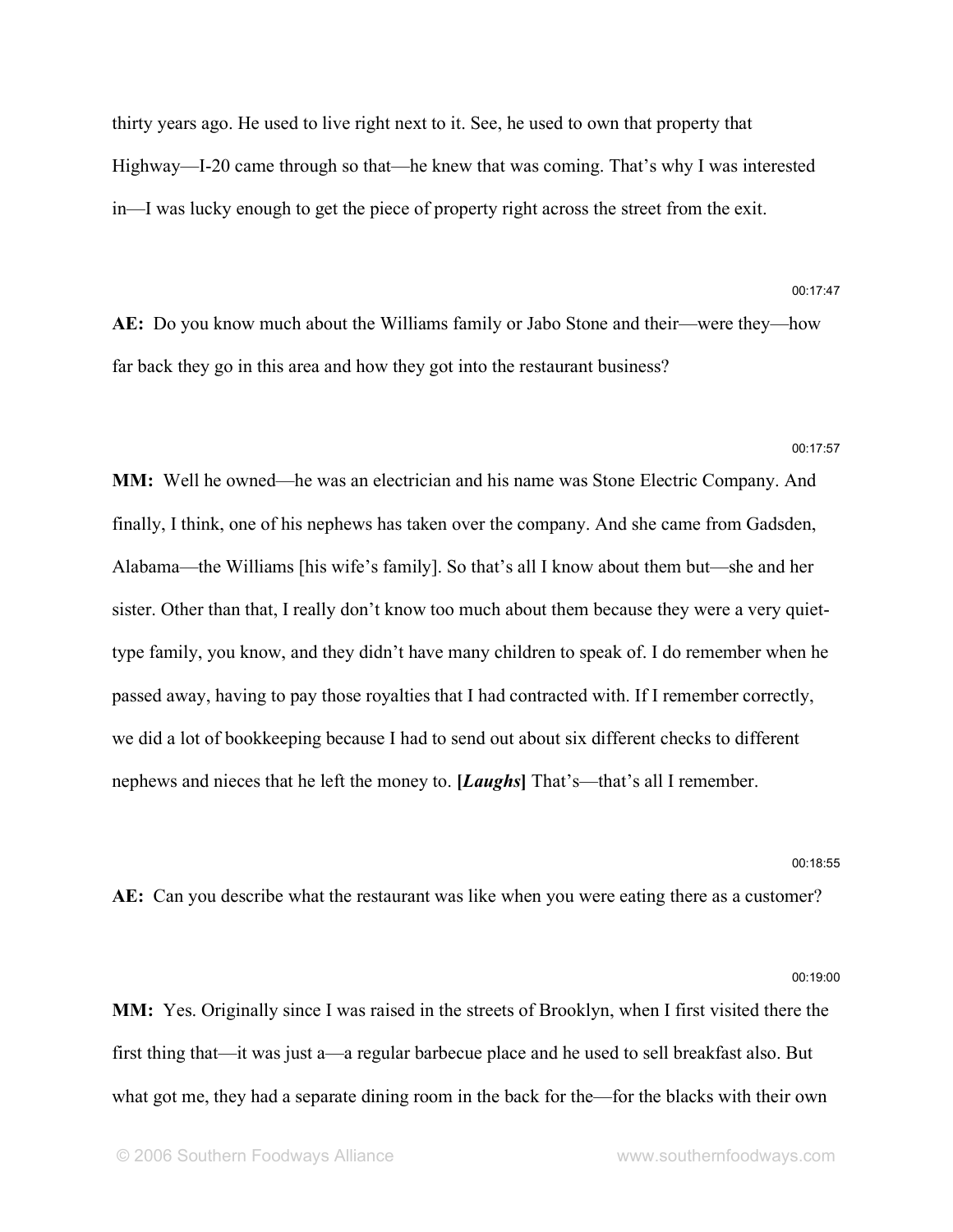jukebox and that was something—I wasn't used to that, being from up North. So finally, when I first took it over, though, that was over with [*meaning, segregation*], and I didn't want to be involved with anything like that. So I've never had that problem because to this day I have employees in the Golden Rule, for example, Bernice Kelley, she started as a teenager, and she's now seventy-five years old still working. And I have several other employees with us that have been with me for thirty years. But—but we're just like a big family.

### 00:20:05

**AE:** So you're saying when you bought the restaurant, which was in about—it was 1969?

00:20:10

**MM:** I bought the restaurant and it was about 1970, I think—something like that.

#### 00:20:15

**AE:** Okay. And so you immediately wanted to do away with the segregated dining room?

### 00:20:20

**MM:** Well at that time then it was already done away with, so I didn't have anything—any problems like that. But the main thing is that where Jabo Stone got the best of me, he had me sign a contract that I was going to have at least another operation because the more I had, the more royalty he got from the sales standpoint. So I opened one up in [the] Hoover [area of Birmingham], which is still in existence and it's—it's a great location. And that was the second one. And then from there we went onto—further out. But anyway, I fulfilled my obligation to Jabo for twenty years.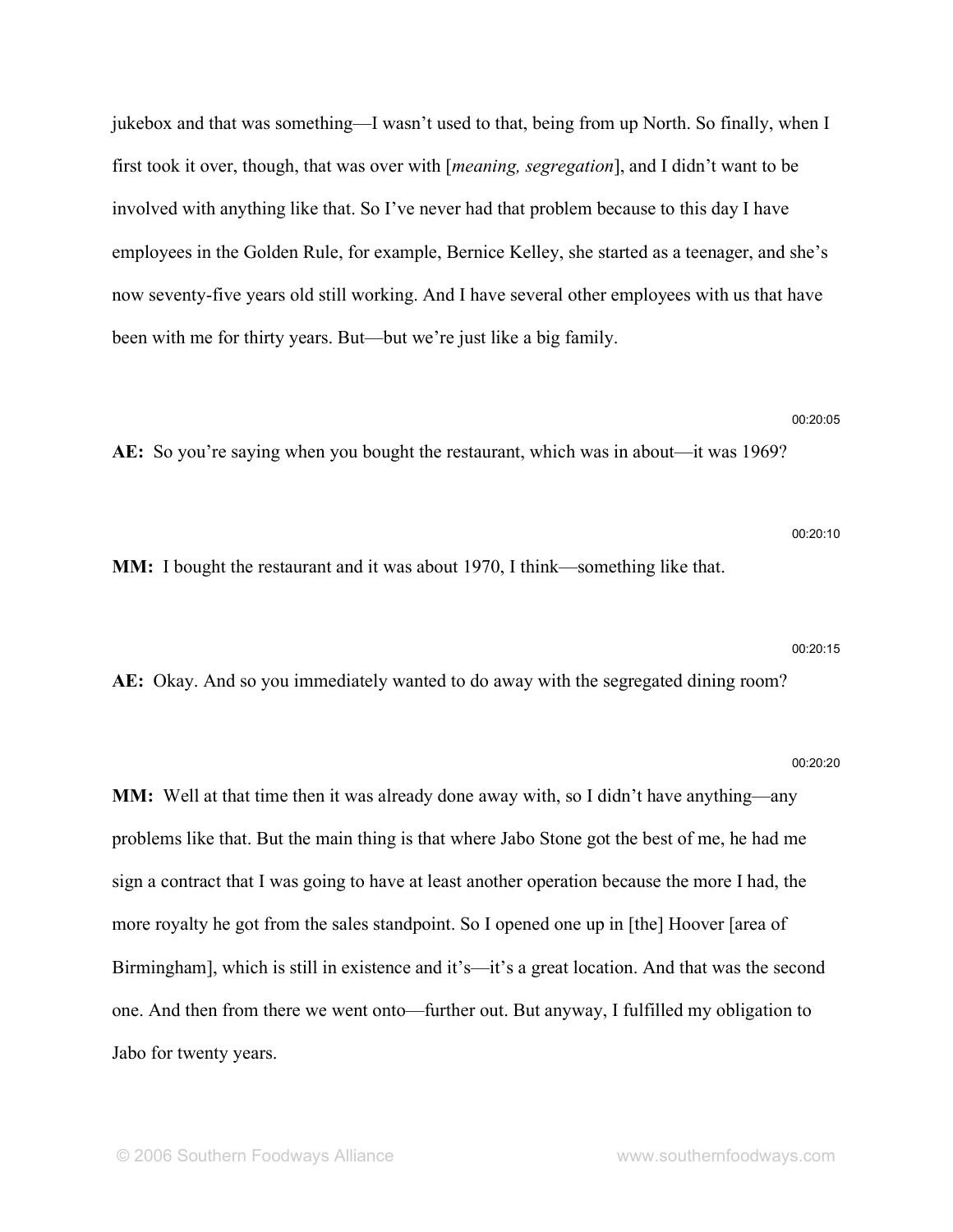**AE:** Can you talk about the food in the early days? Because, as I recall, reading from the history on your website, it was a very limited menu with just the—the pork and a salad with a dollop of mayonnaise on it and whatnot.

### 00:21:13

**MM:** Yes, but I sort of elevated that—upgraded it quite a bit. I introduced our chickens the way we do it and then loin back ribs and then introduced the—some beef, you know, brisket of beef. And then we were using fresh French fries, which to this day that—if we try to change it and the customers rebel against us. But it's—it's a lot of prep area, and it's a lot of old-fashioned hard work but we don't—we charge a little bit more but they—they don't mind because somebody has to overcome the expense involved, and it works out real fine that way.

### 00:21:56

**AE:** Was Jabo cooking all the barbecue himself when he had the restaurant?

#### 00:22:01

**MM:** Jabo never cooked; he was an electrician. But he had the—these old pit fellows that I inherited. Some of them have passed away. And we've trained them all over the years, and they do a good job. Because one of the things I kept up was having the pit in the dining room, where the customers see that it's fresh—that there's nothing hidden in the back. The only thing in the back of the house is the dishwashing machine and—and maybe some prep area of getting things ready, that's about it. But all the cooking is done right out there in front of the customer, and he knows what he's getting.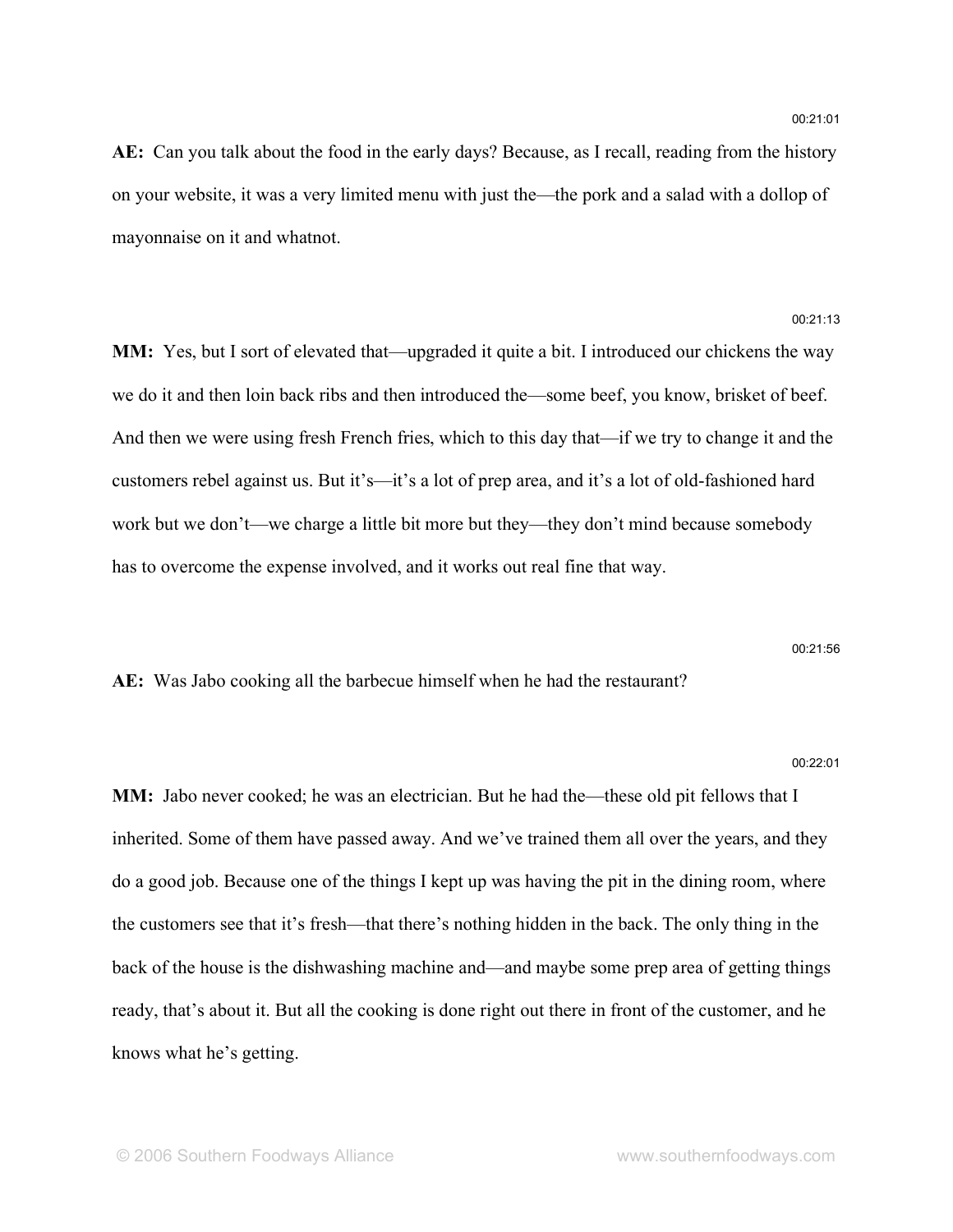**AE:** Can you talk about the barbecue process a little bit and how that works?

### 00:22:45

**MM:** Well we—in order to keep up with the volume, I eventually bought a big smoker that holds 600-pounds at a time. So we start it in the smoker because with the smoker you sort of are cooking from the inside out, see, and this way you want to make sure that when you're cooking pork, it's cooked well done. And then we finish it on the pit. And the way we finish it on the pit is—is important because we don't just chop all the meat all the time but we—we make a custommade sandwich. In other words, if a fellow wants outside meat, he gets some outside meat; if he wants just inside, he's got just nothing but inside or half-and-half and—and so we have customers that are more or less spoiled, where we make it exactly like they want it and—but our sauce is the main thing, too, because ours is a tomato-based sauce, and people like it in this area. Because you go to the Carolinas and other areas, it's more vinegar-based and—and you go to Georgia, it's mustard based. So you have different personalities and different locales where the—however, in the long run, I think our sauce is more or less from a—from a consumer standpoint is—is accepted as a whole. So we're doing all right with it.

00:24:19

**AE:** Did you develop the sauce recipe?

### 00:24:23

**MM:** Yes, we've—we've developed the sauce recipe, and then we've improved it some and made also a sweet sauce that goes better with the ribs and on chickens and we sort of—in other words, I had the basic sauce that I first got from them and then developed from that—added to it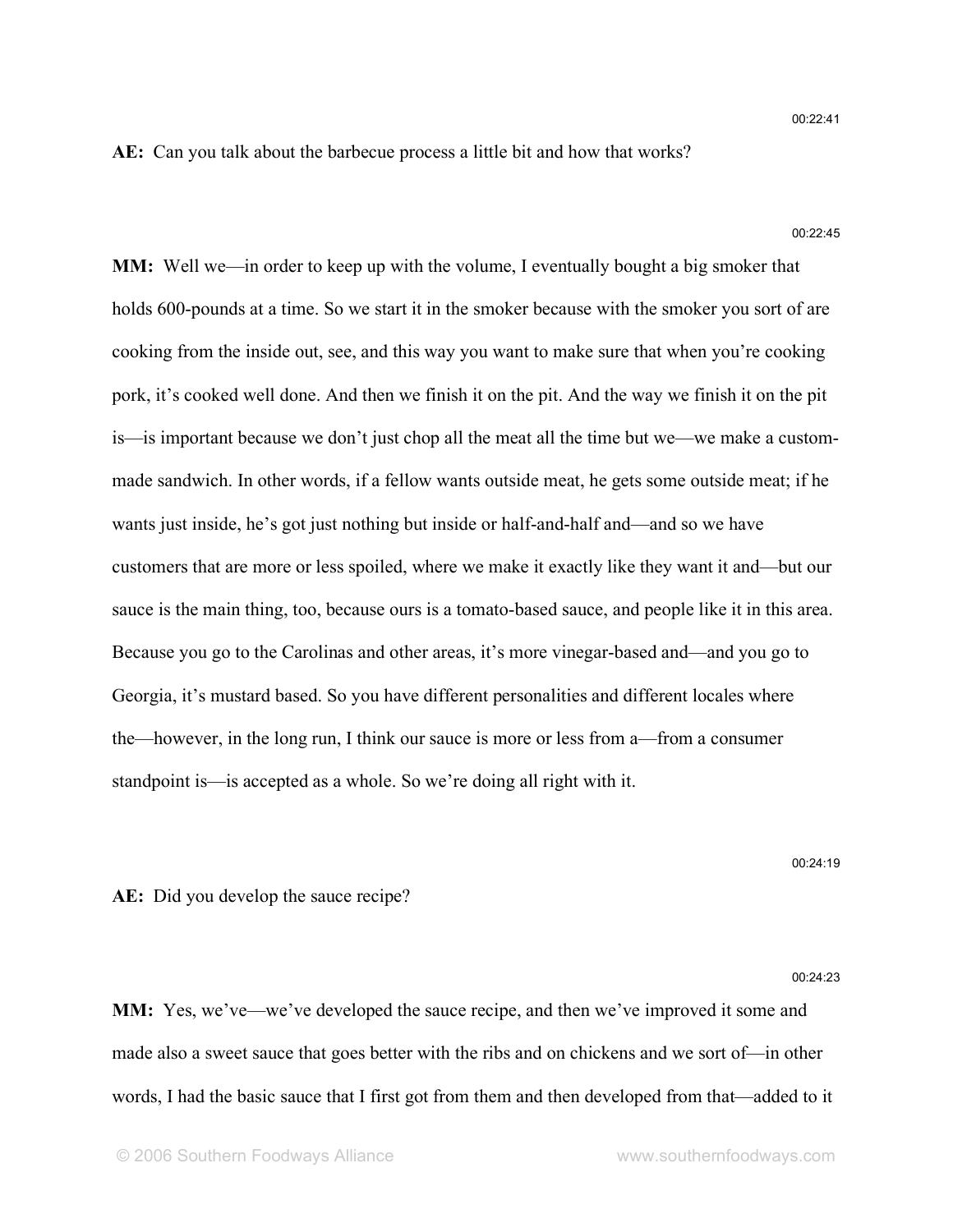different ingredients, which you make it different according to the type of meat that you're cooking.

### **AE:** So you have a number of different sauces depending on—?

00:24:53

00:24:49

**MM:** We have a number—we have them all on the table for the customers and some customers like—we even have the sweet sauce and some of them have—we have a mustard sauce, too, so when we go to Georgia [with the franchises], we have a mustard sauce, too, for them. So we we sort of—we're dedicated to the Southeast, more or less.

### 00:25:14

**AE:** So is that something—a conscious effort to look forward to franchising, when you were developing the sauces to have a—a sauce specific to a particular area?

### 00:25:24

**MM:** I didn't intend to franchise because I had a lot of requests for it, but after my son, Charles, came into the business. And he got with it, so I said, "Charles," I said, "I'm getting too old to be doing all this. You go ahead." And so that's how I started the franchising, because of Charles. And then brought—then Charles brought Todd Becker in that he went to school with, so they're doing pretty good with it.

00:25:52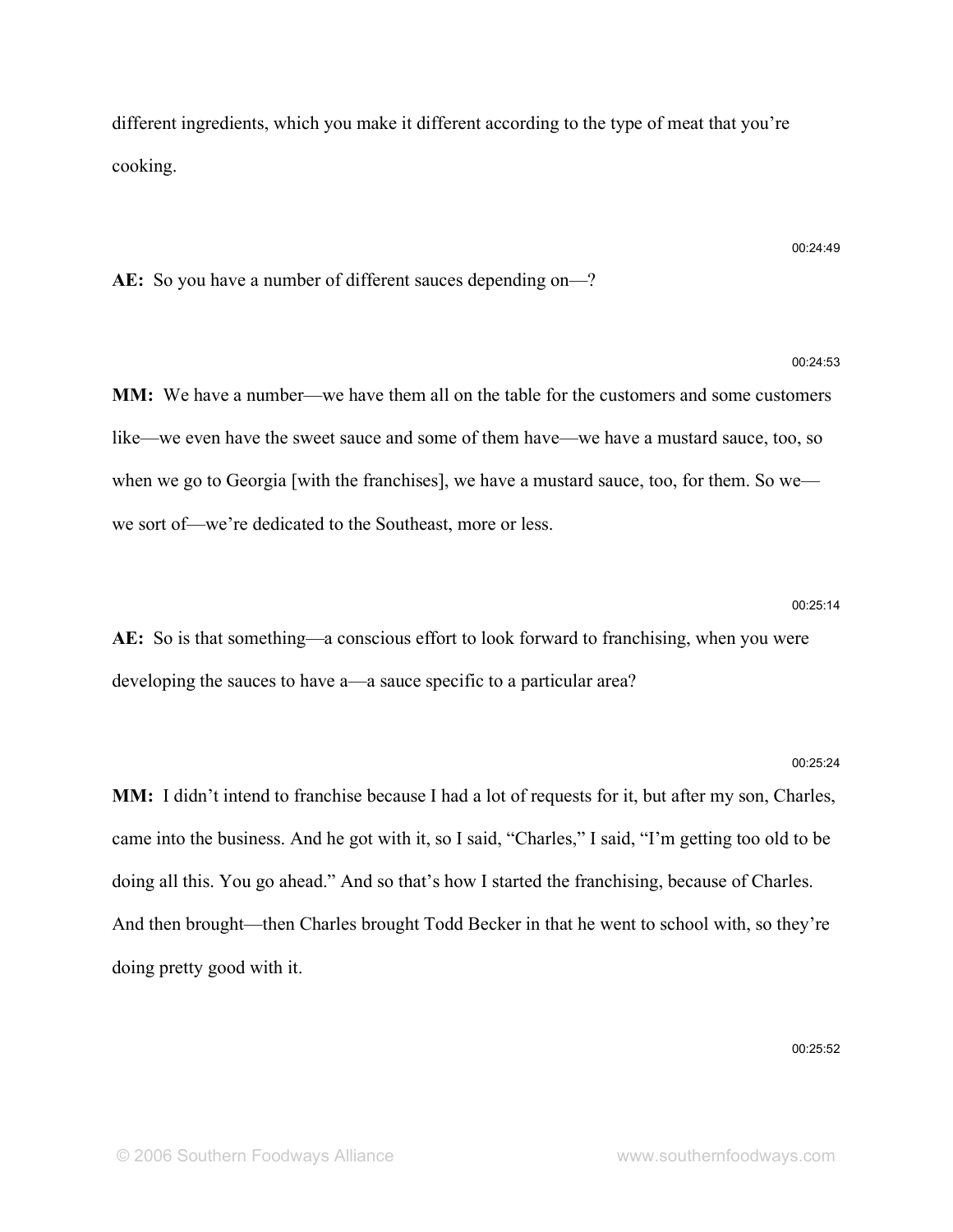**AE:** And the—did the sauces develop—the multiple sauces develop as the franchising developed?

**MM:** Yeah. The different multiple sauces have developed more or less the last—oh, I'd say the last ten years. That's—in fact, but we've put them all under our labels now. For example, we do our own potato salad because we—we used to make our own fresh potato salad, and we have one outfit that makes it for us with our label, and then we used a sweet-sour slaw. I don't like—I don't like to use mayonnaise-base because that's how, if you don't watch it, that's how people get sick from it. And we—we're very careful about things of that nature, so you don't have that cross-contamination and people get upset. So everything is freshly prepared and all followed according to our recipes when we issue a franchise.

#### 00:26:48

**AE:** So can I ask you about the transition from fine dining to barbecue and—and what that's meant to you and—and your position now with Golden Rule?

### 00:27:00

**MM:** Well all I can say is that when I first took over the Golden Rule, it was all cash and we didn't have credit cards in those days, either. And it was—it was much easier and I used to because I remember doing the fine dining fifty-percent of your business, it was all credit and you had to wait to get your money. **[***Laughs***]** And then the credit card companies charged you such a large fee; it's amazing when you look at your statement how much is going out for the credit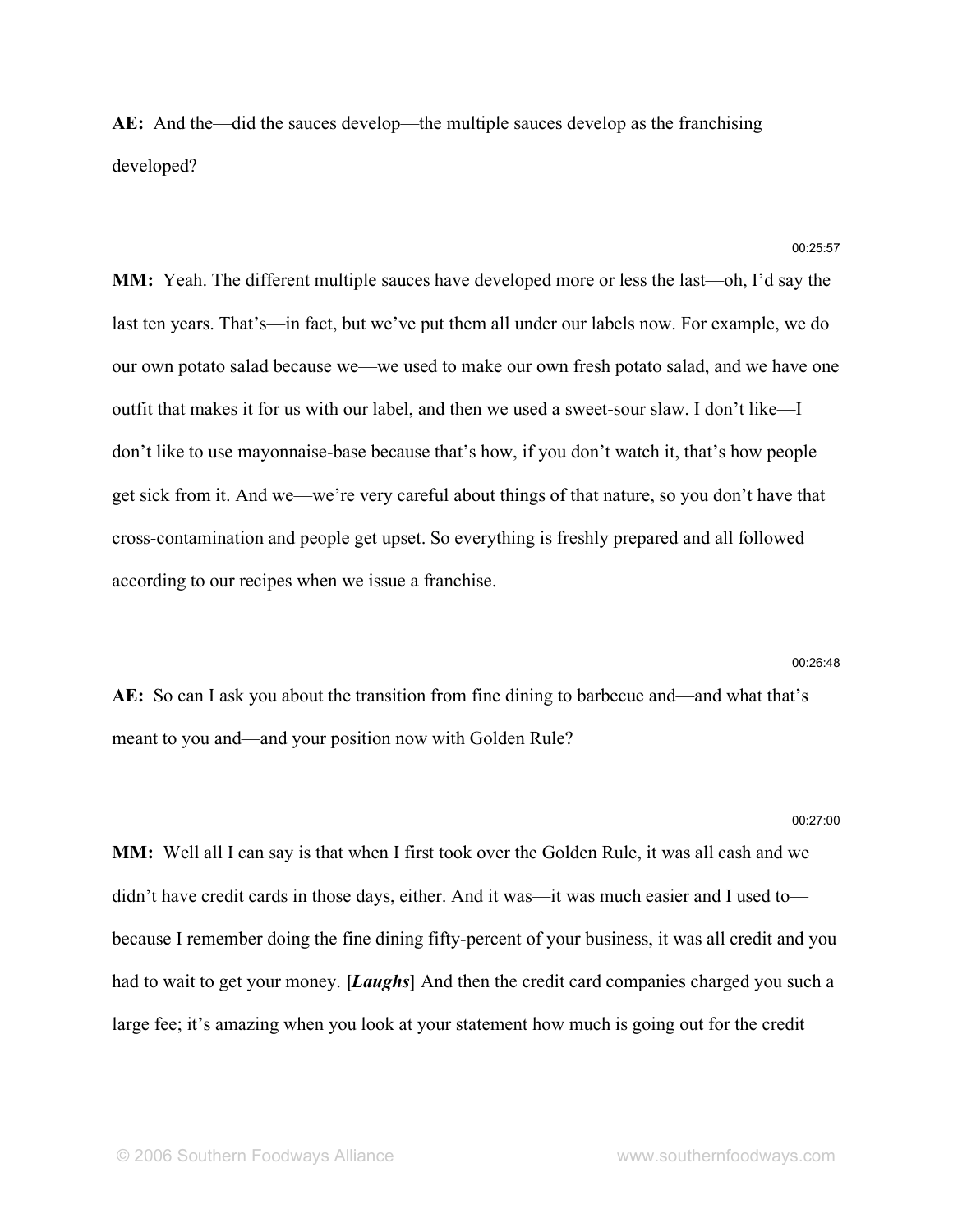card arrangement. And you can't very well keep increasing it because the barbecue business was much—to me was a—a cash business and much quicker. **[***Laughs***]**

**AE:** Did you expect that when you took the—the Golden Rule over?

### 00:27:42

**MM:** No, I never expected that, no. But it's amazing the—the volume that you could do and you—you serve twice as many customers as in fine dining because your checkout average is not that high, but the net result that your expenses are not as high as the fine dining either.

**AE:** Do you ever miss some of the kind of creativity of the fine dining and—and influencing the menu and changing things around or—or not really?

### 00:28:11

00:28:03

**MM:** I miss some of it because when I—when we did the fine dining, the Michael's, and naturally, it was a pleasure to sit down with—different celebrities used to come in town, you know, and then somebody bringing them in, and they wanted to be recognized, you know. That's—that's human nature because the top businesspeople used to come in and say they'd bring in the coach of their alma mater. It was—and then if you recognized them, that was a big plus for them. That's all just part of what I call being a good maître d'. That's—that I miss nowadays, but I let the younger ones take over now.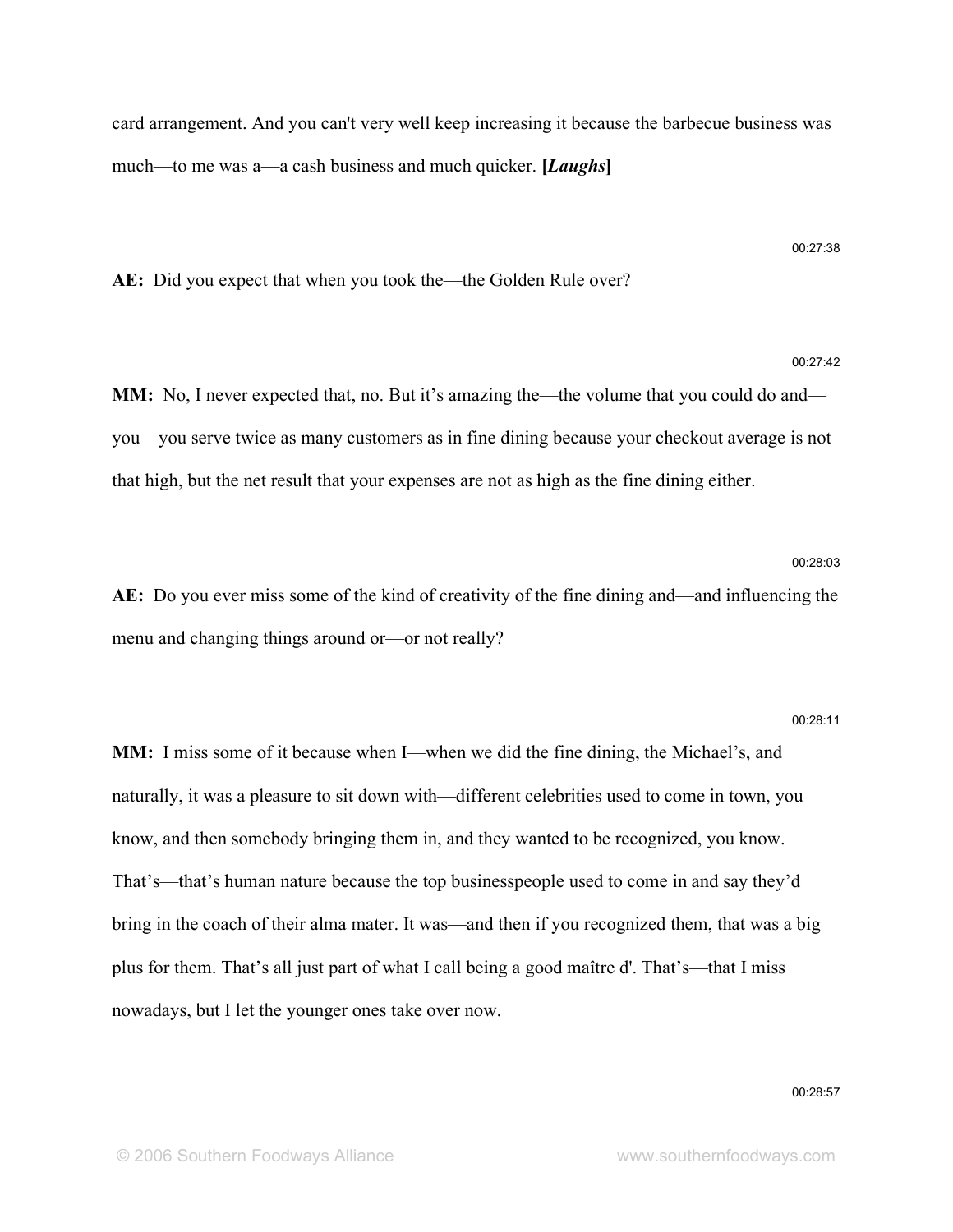**AE:** Now if I can go back again now to Mr. Stone and the Williams family, do you know why they called their barbecue place the Golden Rule?

**MM:** I have no earthly idea. I think they must have been reading the Bible or something, and so the name just stuck with it—Golden Rule. But what got me is I used—I had to spend money for the attorneys and everything to get it copyrighted because, if I was going to expand, I didn't want everybody copying me. So—and I used to kid Jabo Stone. I said, "I had to do your legal work." And he'd just laugh because he was just an old electrician, and all he wanted was the royalty. **[***Laughs***]**

### 00:29:34

**AE:** Can you describe the—the pit that they had at the original restaurant that you took over?

### 00:29:40

**MM:** It was a small pit; it was half the size of the one we have now. I'm—I'm going to take Amy [the interviewer] to Irondale, and she could see what I'm talking about. The pit we have is twice as big, and then I have with the red-glazed brick, where it stands out and do a little marketing with it. So it's—anyway, it's—it's a long ways from the original Golden Rule. **[***Laughs***]**

**AE:** What was Irondale like in those days?

00:30:11

00:30:07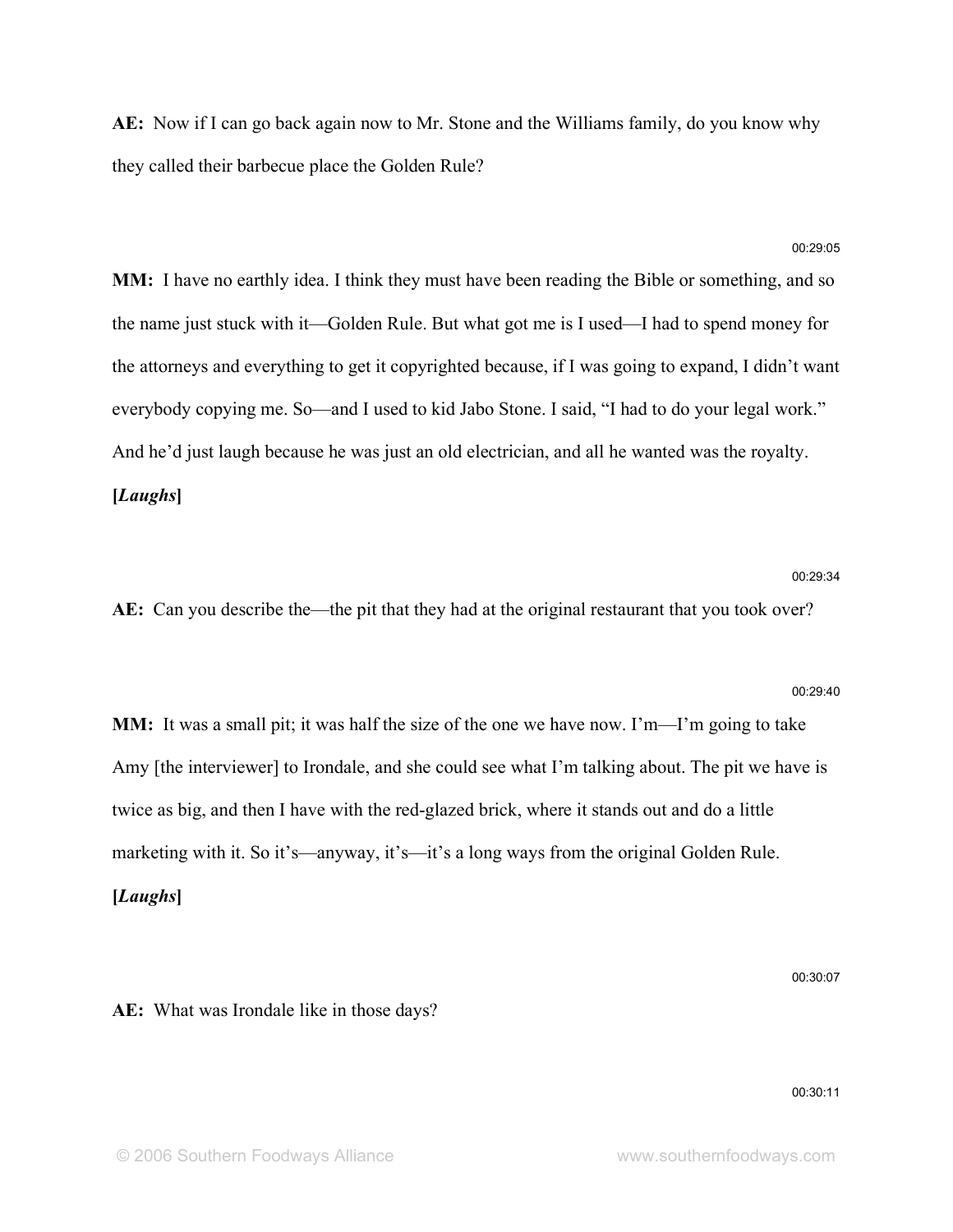**MM:** Irondale was just a—the last stop, really, going to Atlanta. In fact, he [Jabo Stone] used to sell a lot of beer over there because that was the last stop before you got into a dry county. I remember that, but I never pushed the beer business. That was—I think Jabo Stone used to sell quite a bit of it back in those days when he had it because that was—see, the—the liquor laws were really—I don't know. It all depended in which way different preachers controlled certain counties, and so a lot of these counties were dry back in those days. So he sold a lot of beer. But when I went across the street, I didn't fool with it. In fact, we're lucky to sell 500 dollars a week of beer. We don't push it. Ours is a family-oriented—that's—I don't know what else to say. This—I think I'll take Amy and let her see what the Golden Rule looks like and let her try some of this good barbecue. **[***Laughs***]**

**AE:** Well with all the—the barbecue in Alabama and in Birmingham, how do you think yours is different from anything else?

### 00:31:32

00:31:22

**MM:** Well I'll tell you one little thing that I noticed: we still serve the individual Coca-Cola, the six-ounce bottle, and put it on the table with a glass of ice. And it's amazing how I see some lovely old ladies come across town because of the Coca-Cola bottle. **[***Laughs***]** Just a little—see you have to—little things like that you can—you can hang your hat on to this day. Because at one time I talked to the Coca-Cola, and was talking about talking me into just using the—the fountain Coke, and I said, "Uh-uh. You just keep bringing those small bottled Coca-Colas." And little stuff like that is what makes us different.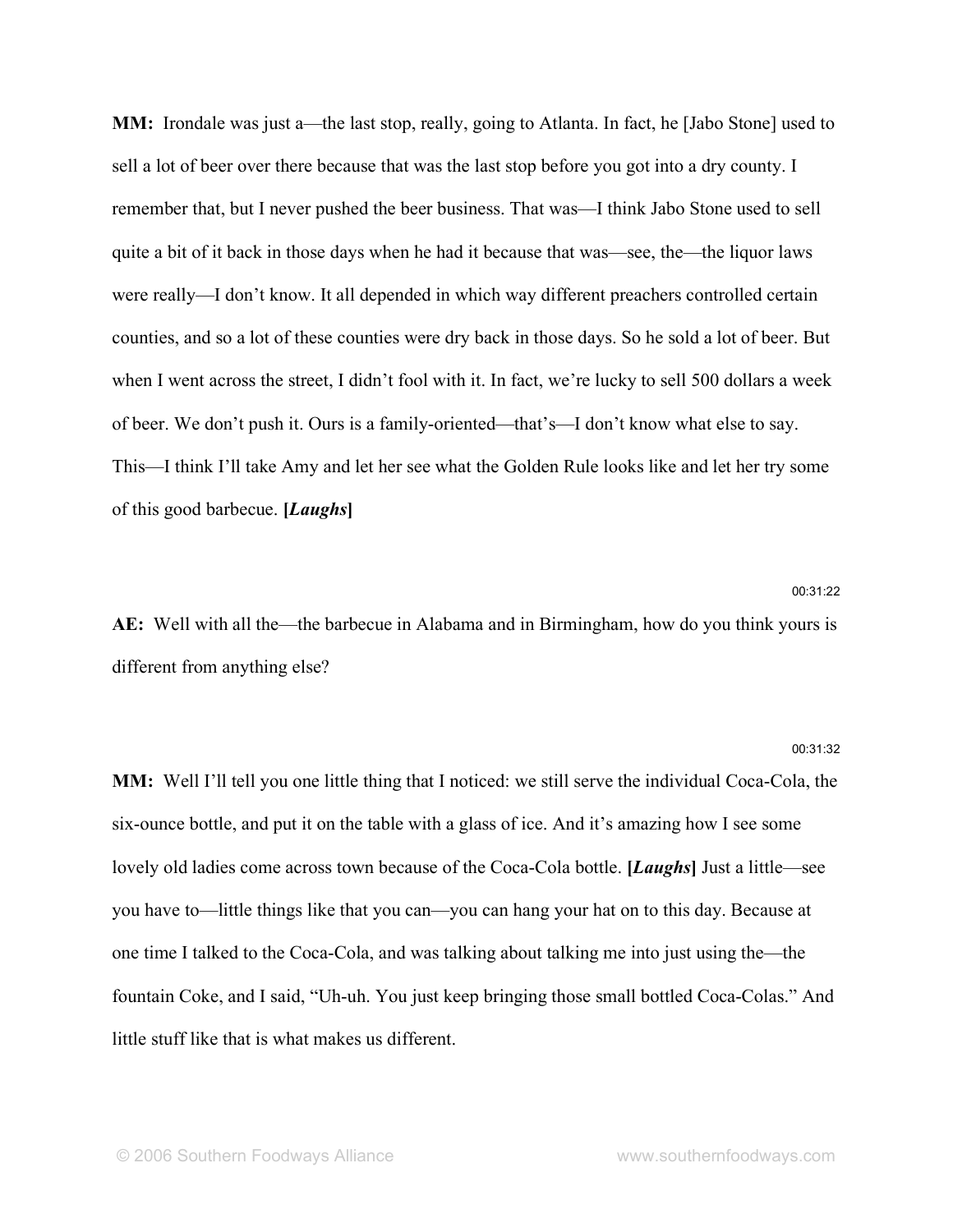**AE:** Can you talk about the rest of your menu? You mentioned a lot more of the items, but as far as sides and desserts and—and things like that?

#### 00:32:27

**MM:** Yeah, we—we do our own pies, like the lemon icebox pies is one of our favorites—is one of our biggest sellers. There's a recipe we've used at Michael's, and we have coconut and also banana pudding and—but that's made daily every day—fresh and we—we do our own pies. And that's about it. And then we sell a lot of sauce. But we've also upgraded and we sell quite a bit— I started the barbecue salad many years ago. It's—we just—now we chop it sometimes—now we give them a choice; they can have either chicken or they can have barbecue or they can have beef—whatever they want in their salad or even half-and-half. We even have smoked turkeys also—just the turkey breast only. And we have our own honey mustard sauce to go with it and everything, so we've—just in ordinary barbecue you can get a pretty good variety, if you want a good lunch.

#### 00:33:36

**AE:** So the turkey, can you get that on a sandwich or just—?

#### 00:33:40

**MM:** We have turkey sandwich or turkey plate, whatever you want, with honey mustard—and then we have side dishes as our own recipe. The baked beans which we—we don't just open the can; we actually cook them. And then we have the fresh French fries and coleslaw with the sweet-sour slaw and then we have individual corn—corn on the cob. That's about it. And then the potato salad. So that—that gives them a pretty good variety.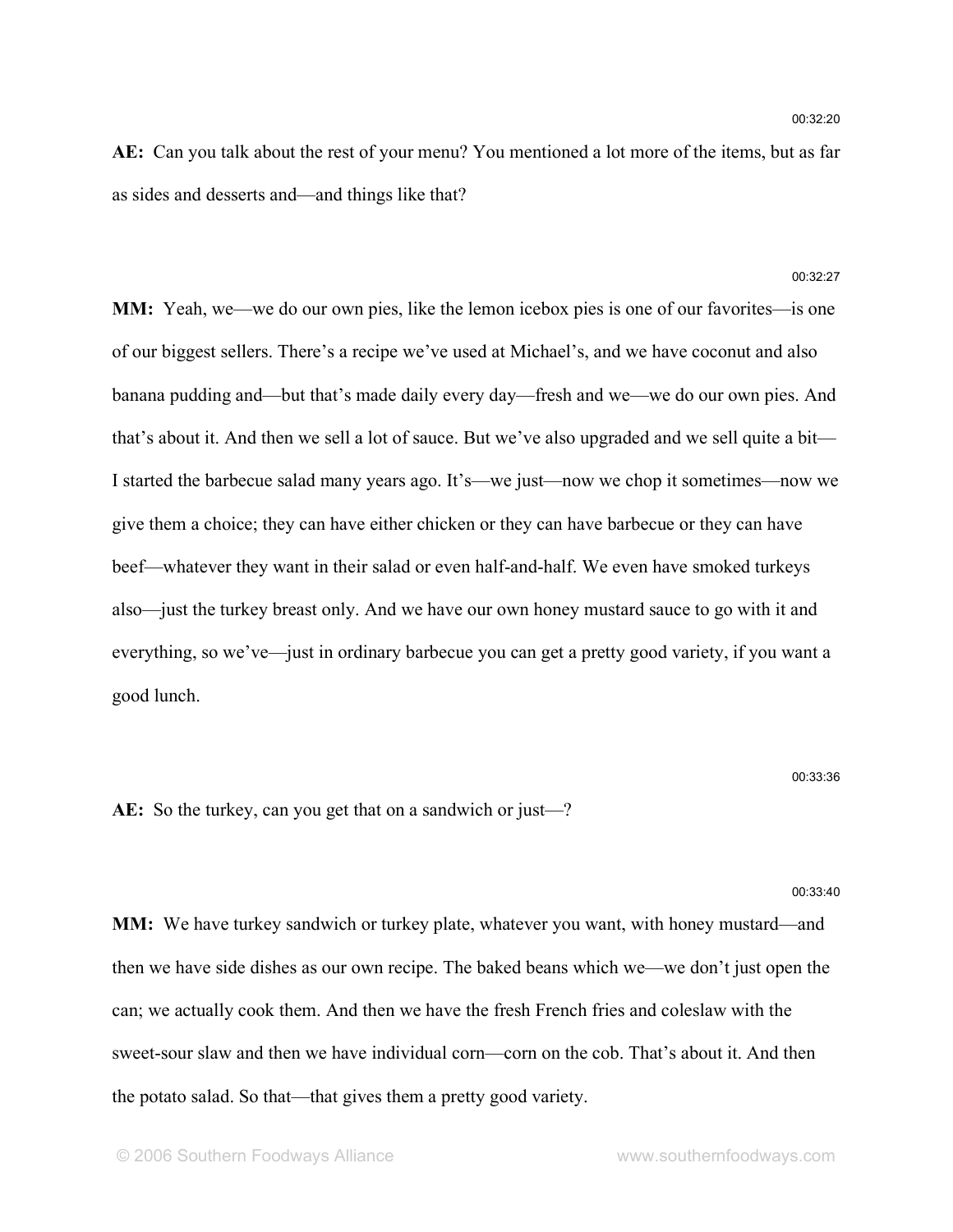**AE:** Now when you were talking about when you were at La Paree and had Michael's and everything about having some Greek inspired dishes on the menu, the Greek chicken and things like tha is there anything Greek about anything at the Golden Rule today?

**MM:** No. But one operation is on the Pinson Highway is a Golden Rule, where we do some catering. We do—we do make a Greek chicken, if they want it and stuff like that. We've done that. And we've also [done] standing—rib—rib roasts and [things of] that nature. From a catering standpoint, we can do that. We have the people that can do it. We've been doing that catering on the side, but it's under the Golden Rule on Pinson Highway there. So those recipes are there, if they want them, but we hadn't pursued the catering; however, most of the catering nowadays we even have where we haul a little trailer and actually a barbecue pit, where we actually can do right on-site—a big party like 1,000 people, if they want it. So we—we can—we got the personnel to do it with, if they want to. All they have to do is pay for it. **[***Laughs***]**

### 00:35:26

00:35:36

**AE:** Were Jabo Stone and his wife, were they surprised at how much the—the Golden Rule grew—grew after you got a hold of it?

**MM:** Yeah, I think he was pleasantly surprised because he made more money, but too bad he's not around to see it now. Anyway, that's been—he's been dead now about four or five years at least. Is there anything else that you'd like. I don't know?

00:34:26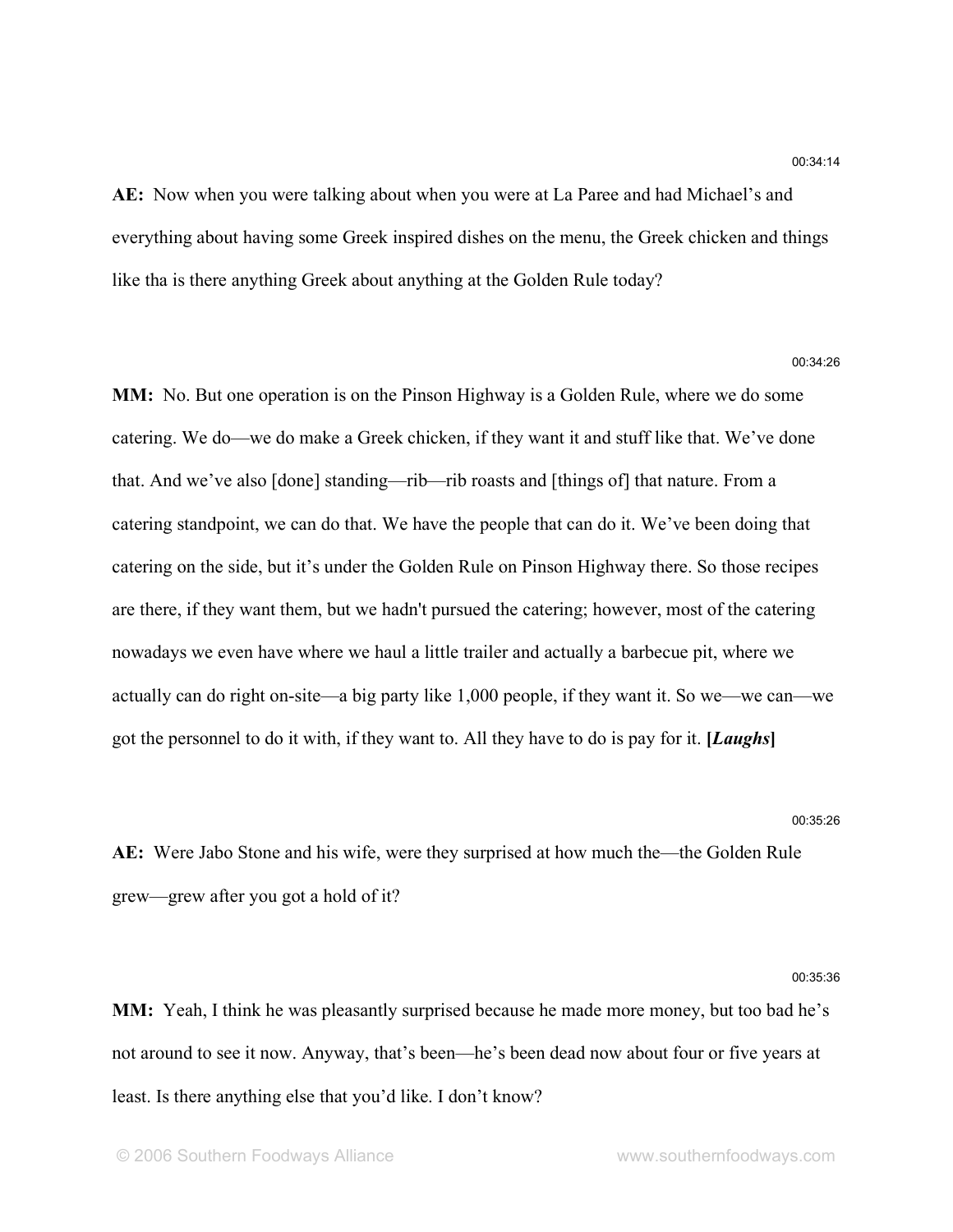**AE:** Well was he—was the business a big success for him when he had it. do you know?

### 00:36:00

**MM:** Oh yes. he knew—I knew that he could sell it and he could get a big price, because I know people were trying to buy it, but he never would sell it to anybody. But in the long-run he was—he was—I think he outsmarted me; I think he made lots more money in twenty years than what he would have got with a cash offer upfront.

### 00:36:20

**AE:** So he saw you as a good businessman and knew that you were going to do right—?

# 00:36:24 **MM:** Yeah, I think he saw how we were doing at Michael's downtown, and he used to come

over there and hang around there. He—Jabo was pretty smart. He had—his electric company was very successful; he was well known in town—Stone Electric Company. But his—but his wife did all the work. And then he used to go over there at night and then help clean up. And he had no children so—. He was a hard worker. I'll say that for him.

#### 00:36:53

**AE:** And now the long history of the Golden Rule, having been in operation for more than 100 years, really, and on your website the history is part of your presentation of the Golden Rule there. How much does that heritage figure into daily operations?

### 00:35:54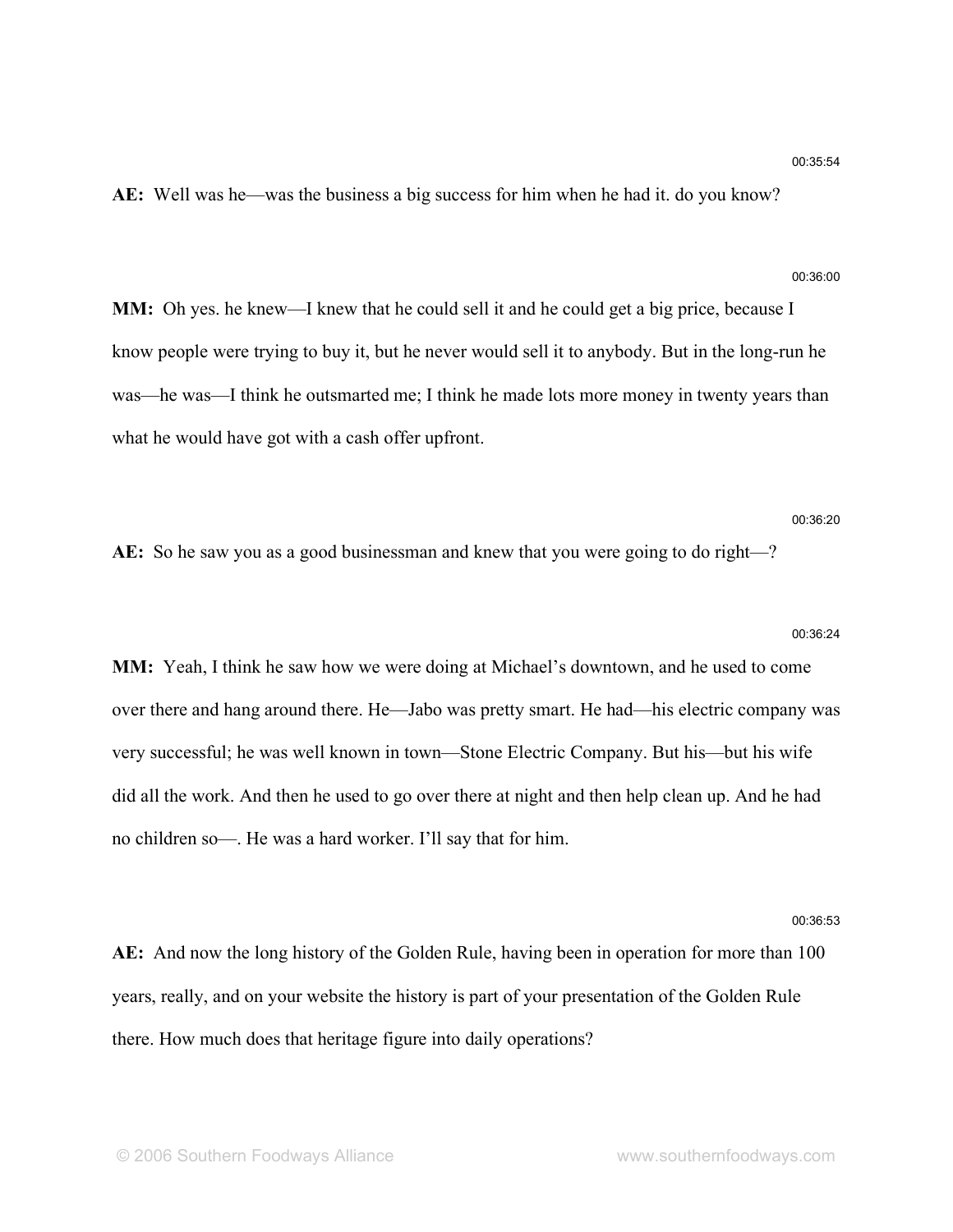**MM:** Well I think the heritage in some of the old employees that's been there and everything else has a lot to do with the success of it. Because when some of these new franchisees open up we try to give them the history of it and then we send a team, and we always try to put one or two of the old folks up there on the team. And we pay the out-of-pocket expenses and everything else. We insist that the franchisee—the new franchisee, you know, takes them and—and I—we have on our menu their names and everything, so we sort of dedicate our menu to a lot of the old employees. And when you go there, you'll see our menu and how it's done, and I think that has a lot to do with it, too.

00:38:03

00:38:07

**AE:** What do you see as the future of the Golden Rule?

**MM:** I don't know. The future, I don't—I really don't know what it will be. Some big outfit like Wendy's and them wants to take it over, make me an offer and I'll listen. **[***Laughs***]** I think that's what it's going to take eventually, too, because I really don't know what to say about that. Personally, I think we have an outstanding product and—and eventually, somebody is going— I've turned down different offers but some big outfit come in that knew—that had the management capabilities to do it, then that's what it's going to take to—because the barbecue business is—is tough to go on a national basis, you know, but from the regional standpoint you can do it and—but it just takes a lot of hard work, that's all. And there comes a time when you have to smell the roses and too much hard work is—my days are numbered. **[***Laughs***]**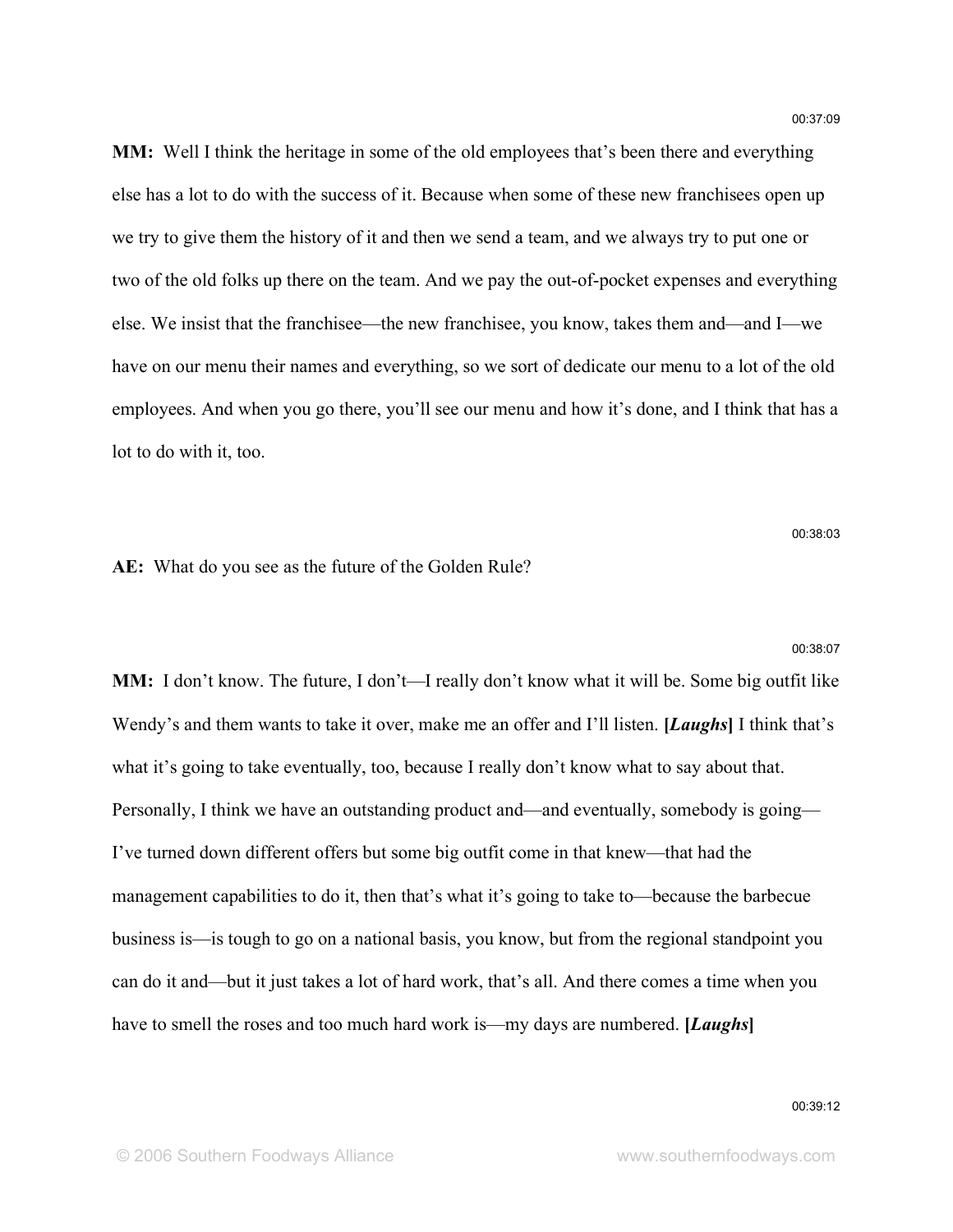**AE:** Well outside of the business success of the Golden Rule, what has being in the barbecue business in Alabama meant to you?

### 00:39:20

**MM:** Well it's been—it's been a pleasant surprise to me that's what it was because I didn't realize—I never paid much attention to it other than I enjoyed a good barbecue. **[***Laughs***]** But after I got into it, I realized the possibilities with it and also, you know, being in the—developing the Hyatt Hotel back in those days and—also the Michael's—this was lots easier than those other developments. I—I'm sorry that I wasn't about twenty years younger where I could have really done something with it. That's about it.

### 00:40:02

**AE:** Well and I have a question that is off the subject, but in my interviews with other Greek restaurant owners in Birmingham there are a lot of great folks who have hotdogs, and there's that special sauce on the hotdogs here in Birmingham. I wonder if you have an opinion about that and where that came from?

#### 00:40:19

**MM:** Yeah, Pete's Famous Hotdogs on 2<sup>nd</sup> Avenue [*Laughs*]—I know—I remember—because he—he's dead now; he went to Greece. But I remember when I first came to Birmingham, I used to go down there, and he still serves the best hotdogs [*Gus Koutroulakis is the current owner*]. And he makes—I know he makes his recipe, this sauce—he used to make it at home. He lived in Norwood, Alabama, and—and every time he'd make it, you could smell it all over the neighborhood. **[***Laughs***]**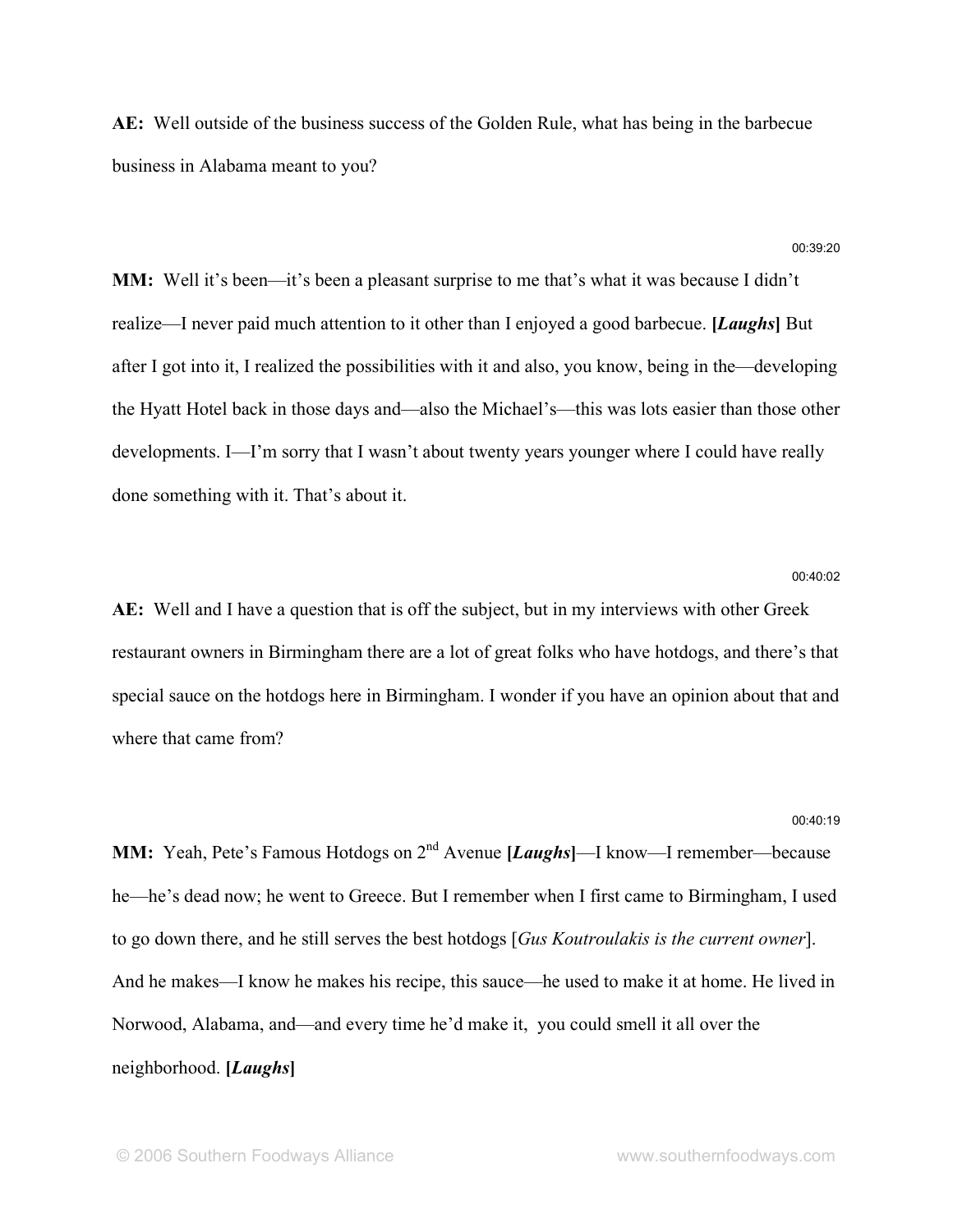**AE:** But there's—there's definitely something particularly Greek about that sauce and just—it's just kind of a mystery. And it's so specific to Birmingham and—do you have any idea or heard over the years what it consists of at all?

**MM:** No, no, he—he was always tight-lipped about it. But the fellow that has it now [Gus Koutroulakis] is a nephew of his and—and he's gotten pretty old, too, because I kid him that that the quarters are so tight and he's so hunched forward, trying to make those hotdogs, but they're hard to beat, though.

### 00:41:32

**AE:** Yeah, I enjoyed two of those yesterday, actually, and they were very good. **[***Laughs***]** Well is there anything that I haven't asked you about Golden Rule and the business and the barbecue that you'd like to add?

### 00:41:43

**MM:** No, I—I don't know of anything else other than when we open in Mississippi, I hope everybody from Mississippi enjoys the good Golden Rule Bar-B-Q. That's all I can tell you.

00:41:54

**AE:** Well ,all right. Well Mr. Matsos, I really appreciate you giving me this time to speak with you. It's been lovely.

00:41:05